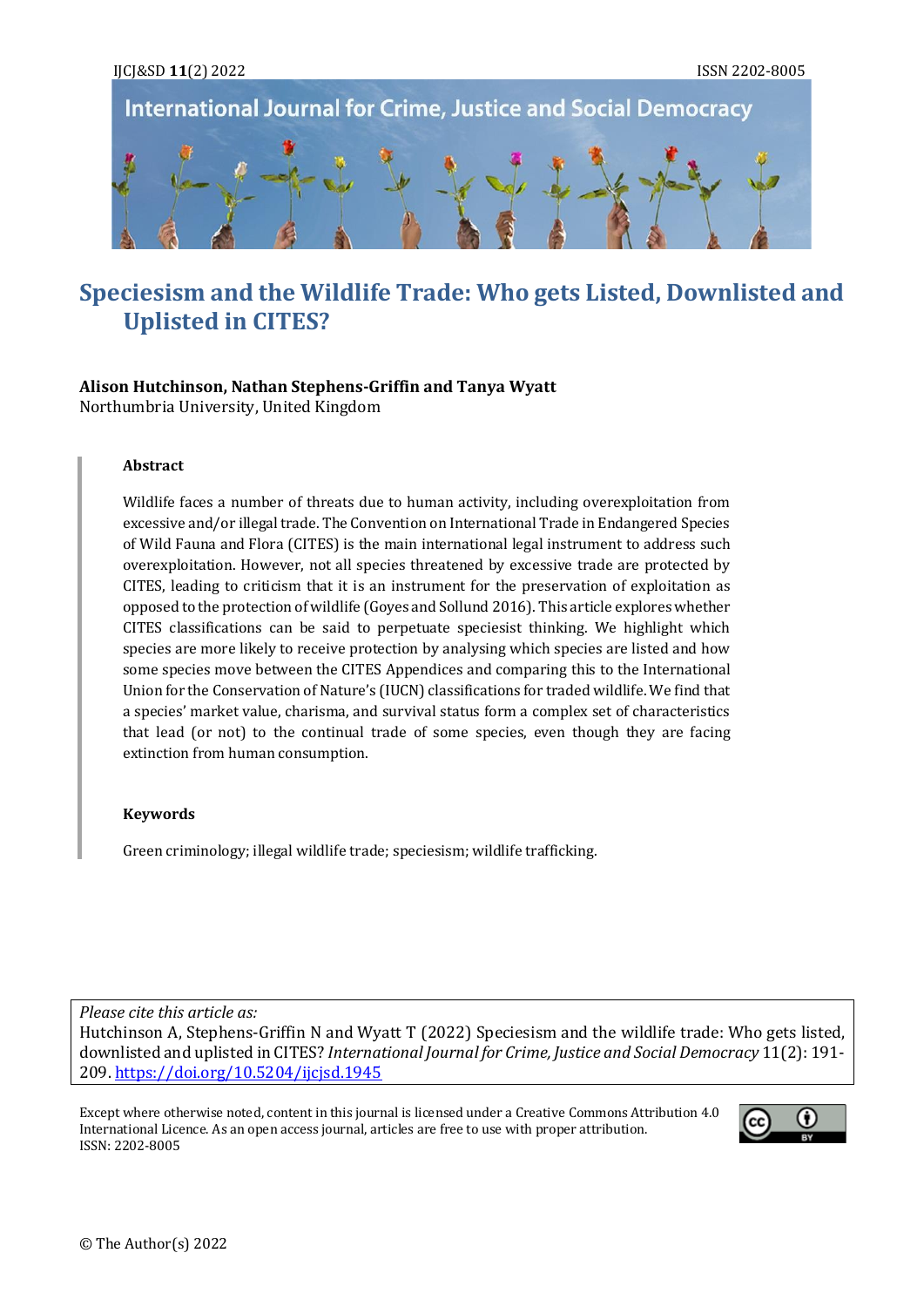# **Introduction**

Wildlife trading has generated great concern recently. Hundreds of millions of non-human animals and plants are legally traded each year internationally (CITES, n.d. b), not including domestic trade and consumption or illegal trade. The Intergovernmental Science-Policy Platform on Biodiversity and Ecosystem Services (IPBES) (2019) found that the second cause of nearly one million species facing extinction is overexploitation, including trade. Further, wildlife trade has been linked to the coronavirus pandemic affecting the entire world (Kimbrough 2020). The main global instrument for regulating wildlife trade is the Convention on International Trade in Endangered Species of Wild Fauna and Flora (CITES). CITES (n.d. a) protects around 38,700 species of an estimated 8.7 million (+/-1.3 million) eukaryotic species (not including bacteria) (Mora et al. 2011). Many species who<sup>1</sup> are targeted for trade are never listed in the CITES Appendices for protection against overexploitation (Fukushima et al. 2020; Scheffers et al. 2019), and critics of CITES argue that it is a mechanism to protect the exploitation of wildlife, not wildlife themselves (Sollund 2011; Goyes and Sollund 2016; Sollund 2019).

This article explores the way species are listed or not in CITES and how a species may move from one level of protection to another by asking the following: *To what extent can CITES classifications be said to perpetuate speciesist thinking*? We attempt to answer this question using a green criminological nonspeciesist theoretical framework defined in the second section. We first provide some context about CITES, including how a species becomes listed in a CITES Appendix. After describing the background and theoretical framework, we discuss our methodology and data analysis. This is followed by an exploration of CITES-listed species and which traded species are not listed. We then discuss the movement of species within CITES—first from a lower Appendix to a higher one (uplisted from Appendix III to II or II to I) and second from a higher Appendix to a lower one (downlisted from Appendix I to II or II to III). We also discuss which species have 'reservations', where a CITES party opposes the species' listing. We then examine whether such movement and opposition perpetuate speciesism and what that potentially means for the future of some species.

# **Background and Context**

### *How the Convention on International Trade in Endangered Species of Wild Fauna and Flora (CITES) Functions*

The exploitation of wildlife can be categorised into *legal* and *illegal* trades. The illegal wildlife trade (IWT) includes trading *protected* non-human animals, plants (including timber), and the illegal element of illegal, unreported, and unregulated (IUU) fishing. Wildlife crime is a larger category IWT is a part of, since wildlife crime also includes illegal activity, such as badger baiting (Nurse and Wyatt 2020). CITES is an international agreement that regulates, and in some cases bans, certain wildlife trades and views wildlife as resources (Sollund 2011). In this sense, CITES is best understood not as a wildlife protection mechanism but rather as an anthropocentric regulatory mechanism for continued wildlife exploitation (Goyes and Sollund 2016).

Within this anthropocentric framework, CITES operates by categorising wildlife into one of three Appendices allegedly based on the level of risk that international commercial trade poses to the species' survival. Appendix I prohibits international commercial trade, although exceptions are made for 'personal' and 'scientific' reasons (CITES 1973). Species who might become threatened by international trade are listed in Appendix II. Here, trade *should* be closely controlled, requiring export permits and possibly trade quotas to ensure trade will not be detrimental to the species' survival. Finally, CITES parties concerned for a species not listed in the first two Appendices can highlight domestic concerns by listing them in Appendix III.

Any party can propose a species listing or amendment; there is no requirement for a range state (a country with a species population) to support the listings or amendments (CITES 2013). However, it is recommended that parties either consult with range states or submit their proposals nearly a year before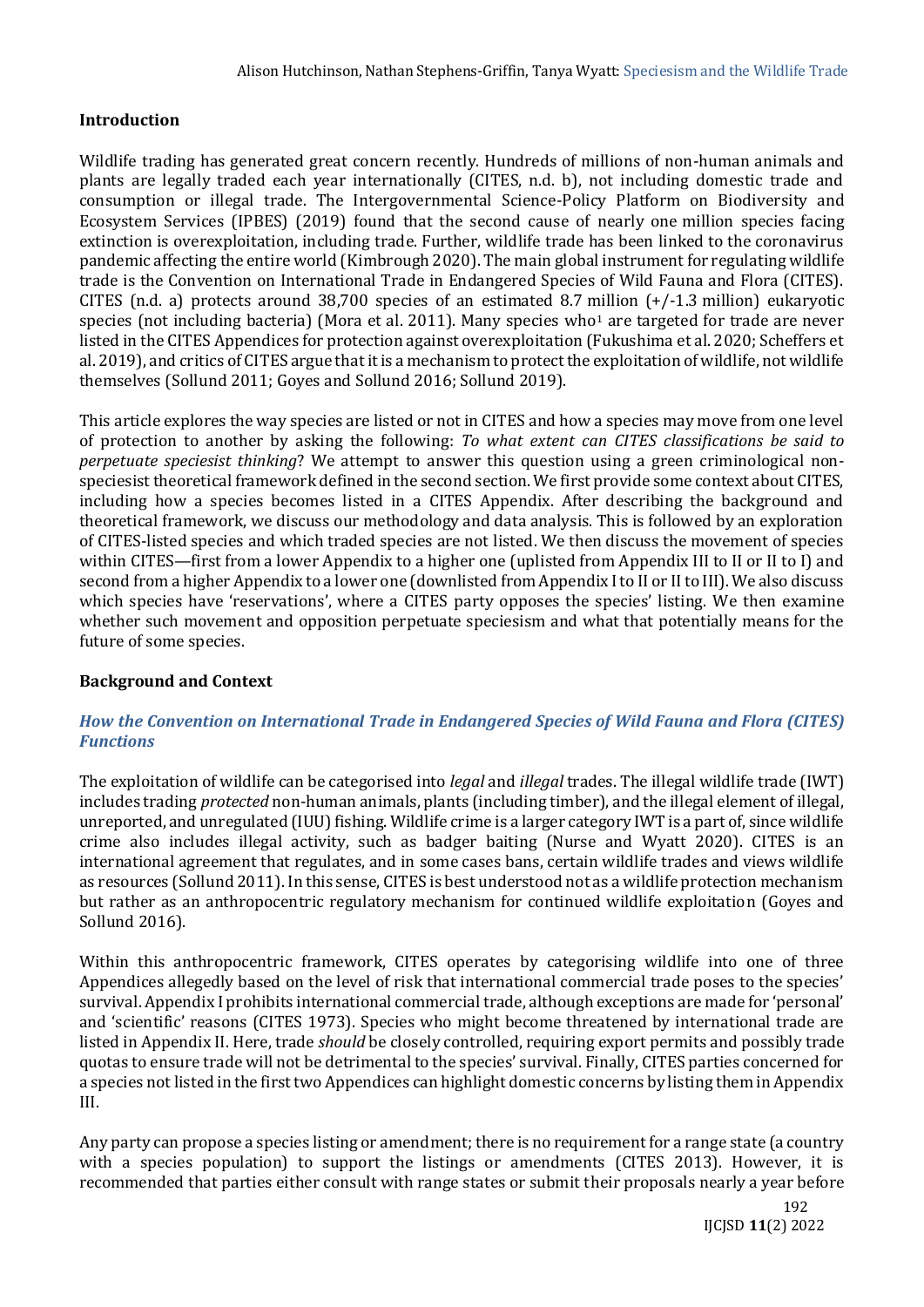the Conference of Parties (when decisions are voted on) so that range states can respond (CITES 2013). The criteria for amending the Appendices, which includes listing species and their movement between Appendices, are outlined in Resolution Conf. 9.24 (Rev. CoP17) (CITES 2016b). Ultimately, decisions are said to be 'founded on sound and relevant scientific information, take into account socio-economic factors, and meet agreed biological and trade criteria' (CITES 2016b: 2). However, this arguably rests on an underlying speciesist logic (Sollund 2019). The criteria for an Appendix I listing assess whether a species is threatened by extinction. The criteria are biological in nature, related to population size, reproductive strategies, habitat size and fragmentation. The criteria for Appendix II are concerned with trade information and whether trade in wild populations is or could be a threat to the species' survival. Consequently, Appendix II aims to regulate trade in species so that they do not qualify for a listing in Appendix I. The underlying approach is said to be precautionary, acting in the best interest of species conservation (CITES 2016b). It is important to note that CITES Resolutions are non-binding recommendations.

Through this system of listing species, CITES defines the boundaries for international legal and illegal wildlife trade (Bowman et al. 2010). While CITES seeks to balance commercial interests and conservation concerns, this balancing act can leave some species under-protected and overexploited. For instance, listing proposals can be objected to on socioeconomic grounds when they negatively impact people's livelihoods (CITES 2011). This has been seen in both commercially exploited fish and timber species (CITES 2011). A species charisma, which is likely to depend on cultural perceptions, and the accompanying public affection for certain wildlife may also play a role in the attention given to different species. An unfortunate consequence of a speciesist bias means that research, legislative and conservation action often favours 'charismatic' species (Leader-Williams et al. 2010; Sitas et al. 2009; Veríssimo and Wan 2018), namely large, terrestrial mammals, such as lions, tigers and elephants (Albert et al. 2018). Conservation concerns do not easily filter down to less 'charismatic' species, and the exploitation of vast numbers of fish, amphibians, invertebrates, fungi, and algae does not receive the level of attention that their charismatic relatives might receive.

The disparity in the CITES listings becomes more evident when analysing the estimated number of species throughout taxonomic groups. While Mora et al. (2011) has estimated there are 8.7 million species, Fukushima et al. (2020) has estimated that around 11,262,447 species of invertebrates (arthropods, molluscs, corals, etc.), 281,113 species of vascular plants, and 70,000 vertebrate species (including freshwater and marine fish) have been described. Within CITES, the bulk of the listings are for plants (over 32,000 species listed), and other taxonomic groups are far less represented (Figure 1).

Additionally, the International Union for the Conservation of Nature (IUCN) Red List, a database of species categorised by population status (critically endangered, endangered, vulnerable, near threatened, least concern and data deficient), also does not reflect the estimated number of species found globally, appearing biased towards vertebrate species. According to Scheffers et al. (2019), there are 10,278 species of birds, 9,563 reptiles, 6,484 amphibians and 5,420 mammals on the IUCN Red List (n. 31,745). Of these, 24% are nationally and internationally traded. Despite their comparatively greater number, only a small percentage of invertebrates (n. 21,653) have been assessed. Of these, 13% are known to be traded (Fukushima et al. 2020).

This bias in assessments could mask the true scale of trade in species not represented to the same degree (e.g., fungi and algae). A potential focus on charismatic (vertebrate) species means that species without these popular traits might receive less conservation attention (Nuwer 2018). Even though fungi are widely traded and potentially overexploited, none of the more than 30,000 known species is CITES listed (Fukushima et al. 2020). In addition, the IUCN reports trade in 490 species of insects, with around 20% threatened by trade (Fukushima et al. 2020). Despite this, only four insect species (and two subspecies) are listed in CITES Appendix I. These belong to the *Papilionidae* family of attractive, highly sought-after butterflies. Similarly, over 15,000 fish species are known to be traded, with around 20% threatened by trade (Fukushima et al. 2020). However, only 16 fish species are in CITES Appendix I. Our theoretical framework helps investigate these trends.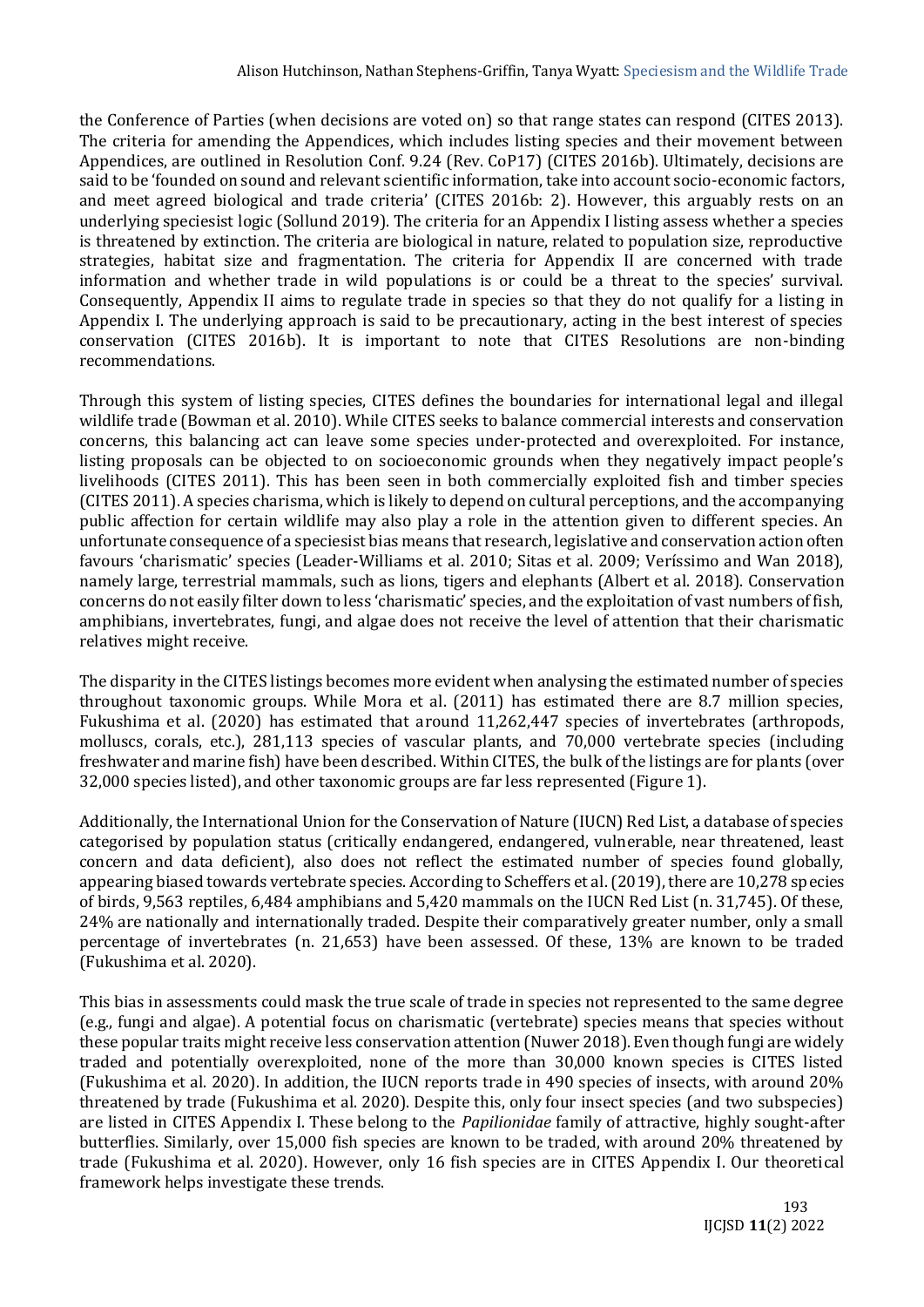

#### **Figure 1: Breakdown of the Convention on International Trade in Endangered Species of Wild Fauna and Flora (CITES) listings by Appendix**

*Notes:* Compiled using data from CITES 'Full Species List' (downloaded in 2020). Totals include listings under species, sub-species, sub-family, and variety. Where a species is split-listed (populations are listed on multiple Appendixes), these have been added to each Appendix total. Here, approximately 96% of all species listed in CITES are in Appendix II, around 3% are in Appendix I, and just 1% are in Appendix III. The outer rings show the proportion of species also listed on the International Union for the Conservation of Nature's (IUCN) Red List, where red indicates 'at-risk' (critically endangered, endangered and vulnerable), green indicates 'not at-risk' (all other IUCN categories), and grey indicates 'no IUCN record'.

### **Theoretical Framework**

This article is situated within the framework of green criminology, examining CITES through a nonspeciesist lens. Sollund (2011) has suggested that wildlife exploitation is culturally learnt, reflecting socialised speciesist attitudes that non-human animals are inferior to humans. These attitudes influence public perceptions and scientific and governmental attention (Clark and May 2002; Troudet et al. 2017), permeating domestic and international law (Ash 2005). We seek to unpack whether speciesist dynamics are apparent in CITES listings.

### *Speciesism*

Ryder (1971: 81) coined the term 'speciesism' and wrote, '[i]f it is accepted as morally wrong to deliberately inflict suffering upon innocent human creatures, then it is only logical to also regard it as wrong to inflict suffering on innocent individuals of other species'. Singer (2015/1975: 35) has defined speciesism as 'a prejudice or attitude of bias in favour of the interests of members of one's own species and against those of members of other species'. These conceptions of speciesism focus on identifying disparities in the treatment of non-human animals by humans but place less emphasis on humans' differential treatment of different species of non-human animals addressed in later work (i.e., Herzog 2010; Wyatt 2013). Speciesism rests on an implicit critique of positioning human needs and interests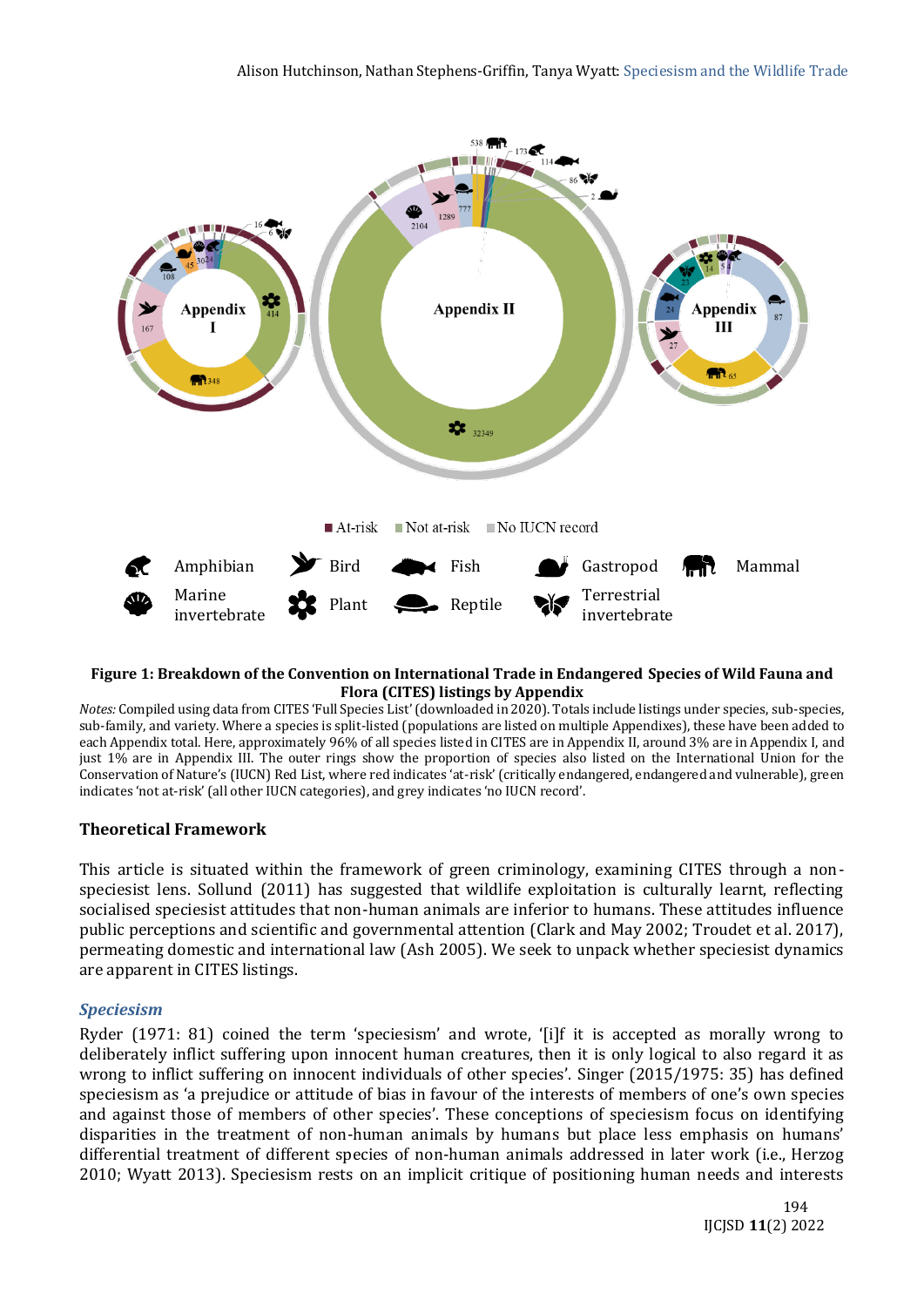above those of other species (anthropocentrism). Therefore, it can be understood as a harmful hegemonic ideological assumption underpinning human violence and the exploitation of animals. Peggs (2013) has argued that speciesism is useful in helping explain the relative invisibility of animals in the social sciences. The issue of harm to animals tends to be seen as inevitable, beyond consideration and not a concern for most social scientists (Cudworth 2015).

# *Green Criminology and Critical Animal Studies*

Green criminology has sought to redress the invisibility of harm to non-human animals in mainstream criminology (Nurse and Wyatt 2020). Scholars have further developed the concept of speciesism in relation to crime and harm specifically. Globally, non-human animals are largely legally reduced to property and not recognised as victims (Nurse and Wyatt 2020). Beirne (1999; 2018) has highlighted the importance of rejecting speciesism within criminology, given that the goal of criminology is to uncover and challenge injury, suffering and victimisation. Flynn and Hall (2017: 299) have argued that victimology has been 'almost exclusively anthropocentric in its outlook', suggesting that if victimology takes the victim as its focus, this should include non-human animal victims. This non-speciesist victimological tradition is further developed in Sollund's (2019) work on wildlife trafficking (including legal trade since this causes harm and is exploitative), which utilises a critical victimology perspective recognising non-human animals as the direct victims of wildlife trafficking. Wyatt (2013) has identified an anthropocentric 'hierarchy of victimisation' in wildlife trafficking, with humans at the top, followed by the state, animals, plants and the environment. Within the sub-category of non-human animals, charismatic megafauna is at the top of the hierarchy, followed by mammals, birds, reptiles and insects. In a non-speciesist criminological approach, animals deserve rights to their own lives independent of what humans think their lives should be (Ash 2005; Sollund 2013). This approach enables an empirical analysis of speciesist thought underpinning wildlife policy and the potential impact of species charisma on exploitability.

Expanding on similar ideas, critical animal studies (CAS) rests on the rejection of speciesist and anthropocentric thinking, seeking to make visible the intrinsic connections between different systems of oppression (Taylor and Fitzgerald 2018), such as capitalism, colonialism, patriarchy, speciesism and ecocide (i.e., Adams 1990; Nibert 2017; Pellow 2014). CAS explicitly works towards rejecting these systems and eschewing 'single-issue' activism, instead advocating a 'total liberation' approach inclusive of the interests of humans, non-human animals and ecosystems (Pellow 2014). CAS provides a scholarly counter-narrative in defence of non-human animals, highlighting how harm to non-human animals connects to structures of exploitation within human societies (Nocella et al. 2014).

CITES may be criticised as a form of capitalist 'neo-colonialism' or 'eco-colonialism' due to its underlying acceptance of neoliberal market hegemony, as well as power imbalances between members, with richer Global North actors seen as imposing values to the detriment of the economically poorer Global South (McBride 1999; Babie 2010; Wyatt 2021). Belcourt (2015) has argued that the hierarchical value dualisms and violent and exploitative modes of thinking inherent in capitalism and colonialism are closely connected to speciesism, with anthropocentrism anchoring all three. Therefore, the dimensions of contemporary wildlife trade should be understood within the historical and present-day context of capitalist and colonial market exploitation. CAS provides a useful lens through which the complex relationships between speciesism and global trade can be untangled in CITES. Having established the nonspeciesist theoretical framework synthesised from green criminology and CAS, we turn to the methodology used to answer to what extent can CITES classifications be said to perpetuate speciesist thinking.

# **Methodology**

We undertook a species-based analysis of CITES Appendix listings (Figure 1) and the movement between Appendices to explore the perpetuation of speciesist thinking within CITES. We then compared the species within CITES to the other main source of wildlife trade data captured at the species level, the IUCN Red List. This approach was adopted for two reasons. First, the CITES listings are highly visible and accessible public data. The listings are the agreed-upon outcomes of the 183 CITES parties, so they reflect the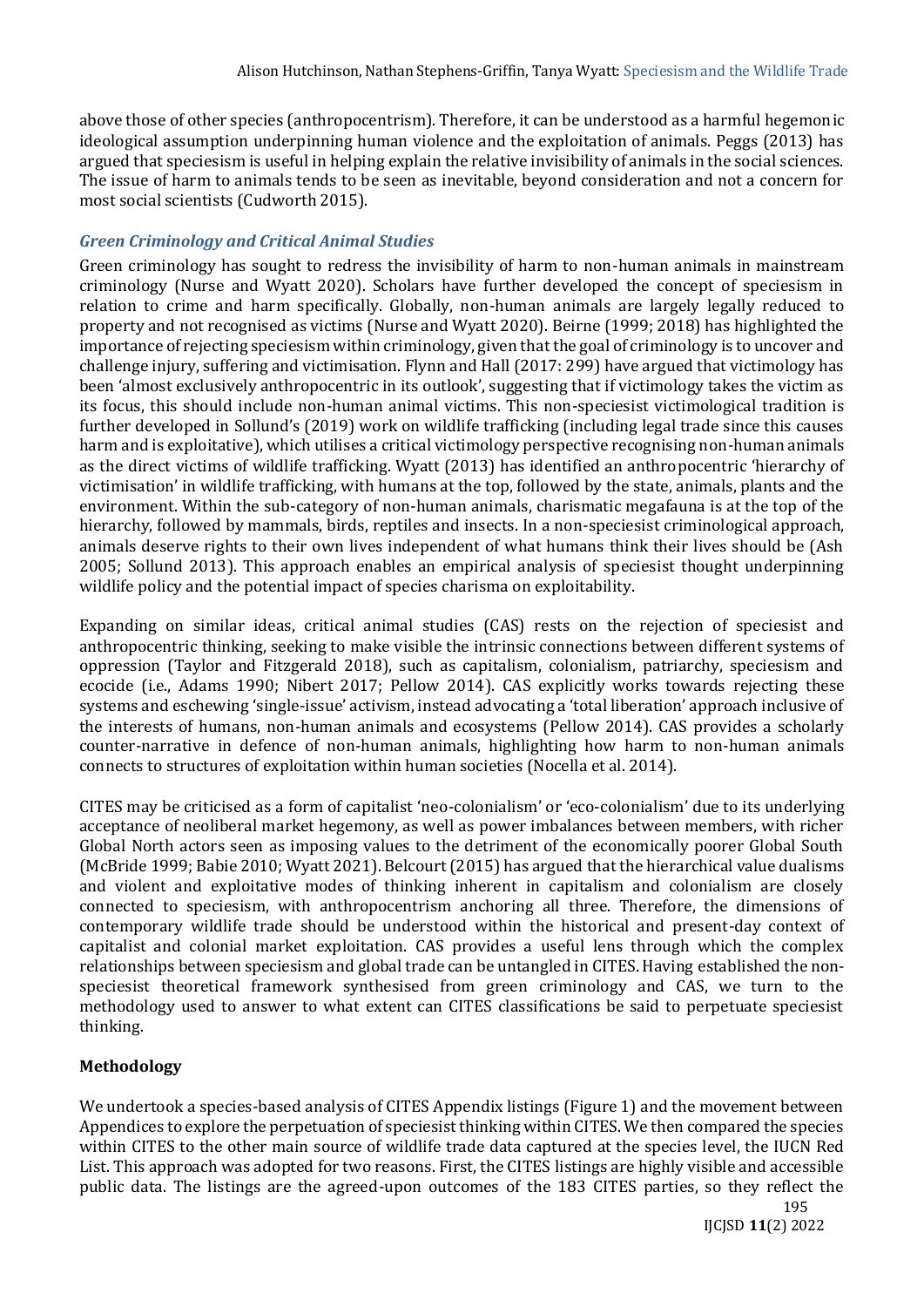convention's norms for the most part. Second, the comparison to the IUCN data documenting species who are traded enables an investigation of the species not CITES listed but potentially threatened by extinction. This facilitates speculation as to the logic underpinning those species exclusion from CITES, such as speciesism. Admittedly, this approach has limitations. CITES is a complex convention with hundreds of stakeholders contributing to the proposed listings and movement in lists of traded species. Certainly, there are factors taking place behind the scenes that are featured in a species listing. Further research to uncover additional information would involve interviews and/or observations of the negotiations at the Conference of the Parties leading to the updated Appendices. Still, we employed the following methods from the available data.

### *How We Collected and Organised the Data*

We assessed two datasets for CITES listings, the 'Full species list' and the 'History of listings', each available on the 'Checklist of CITES Species' website (UNEP-WCMC 2020; [https://checklist.cites.org](https://checklist.cites.org/#/en)). The 'Full species list' contains the current CITES listings broken down into the standard I, II, and III Appendix lists and sub-categories for split listings (when populations are split between I/II, I/II/III, I/III). Here, we focused only on species, subspecies, and varieties records. Entries with no Appendix details (blank) or labelled 'NC' (non-CITES) were excluded.

The 'History of listings' dataset contains the details for all amendments made to CITES listings since 1975. It includes records of past changes in Appendixes (uplisting, downlisting, deletion) and records of reservations (active or previous). At the time of our download, the dataset contained details of 8,053 amendments for 1,867 individual species, subspecies and varieties. Species with duplicate entries within the dataset were understood to have been subject to multiple revisions. We categorised our analysis by amendment type (uplisting, downlisting, deletion, reservation) to further assess which species have been affected.

### *Addition of IUCN Data*

We supplemented our analysis with data from the IUCN Red List database (IUCN 2021 [https://www.iucnredlist.org\)](https://www.iucnredlist.org/), including records for population status (e.g., extinct to non-evaluated) and information on international trade and trade type. The IUCN and CITES datasets do not perfectly align due to differences in the taxonomic name, spelling and synonyms used. We crosschecked records against synonym lists from both datasets to account for potential mismatches. This check revealed 1,581 species either listed under CITES as a synonym of an IUCN listed species or vice versa.

Although we employed a similar methodology to Scheffers et al. (2019) and Fukushima et al. (2020), our focus is on internationally traded species exclusively, whereas the above studies also included national and local trade data. We compiled international trade information from the IUCN 'Assessments', 'Threats', and 'Use Trade' files, excluding records solely identified as nationally traded or where trade was described as local or subsistence only. We classified records that discussed probable international trade (e.g., fisheryrelated and pet, aquarium, ornamental or collectors' trades) without specifying if these occurred on an international scale as 'Potentially' internationally traded. When comparing IUCN records with the CITES 'Full species list', we used both the IUCN 'Yes/True' assessment of international trade and our 'Potentially' assessment as indicators of international trade. Therefore, this inclusion of the 'Potentially' category contains an underlying level of uncertainty.

### *Data Analysis*

We first referred to the composition of listings within the 'Full species list' and compared the IUCN status with the level of CITES protection (Appendix listing) to identify whether a speciesist pattern of thinking emerges within CITES. We then used the 'History of listings' dataset to assess which species have received increased attention or debate. We identified species who had received multiple revisions and species who have been uplisted (potential increase in concern), downlisted (decrease in concern) or deleted from the CITES Appendices completely (when they are no longer threatened or due to some other factor). We then focused on comparing the IUCN's trade use type information (e.g., food, medicinal, timber) and population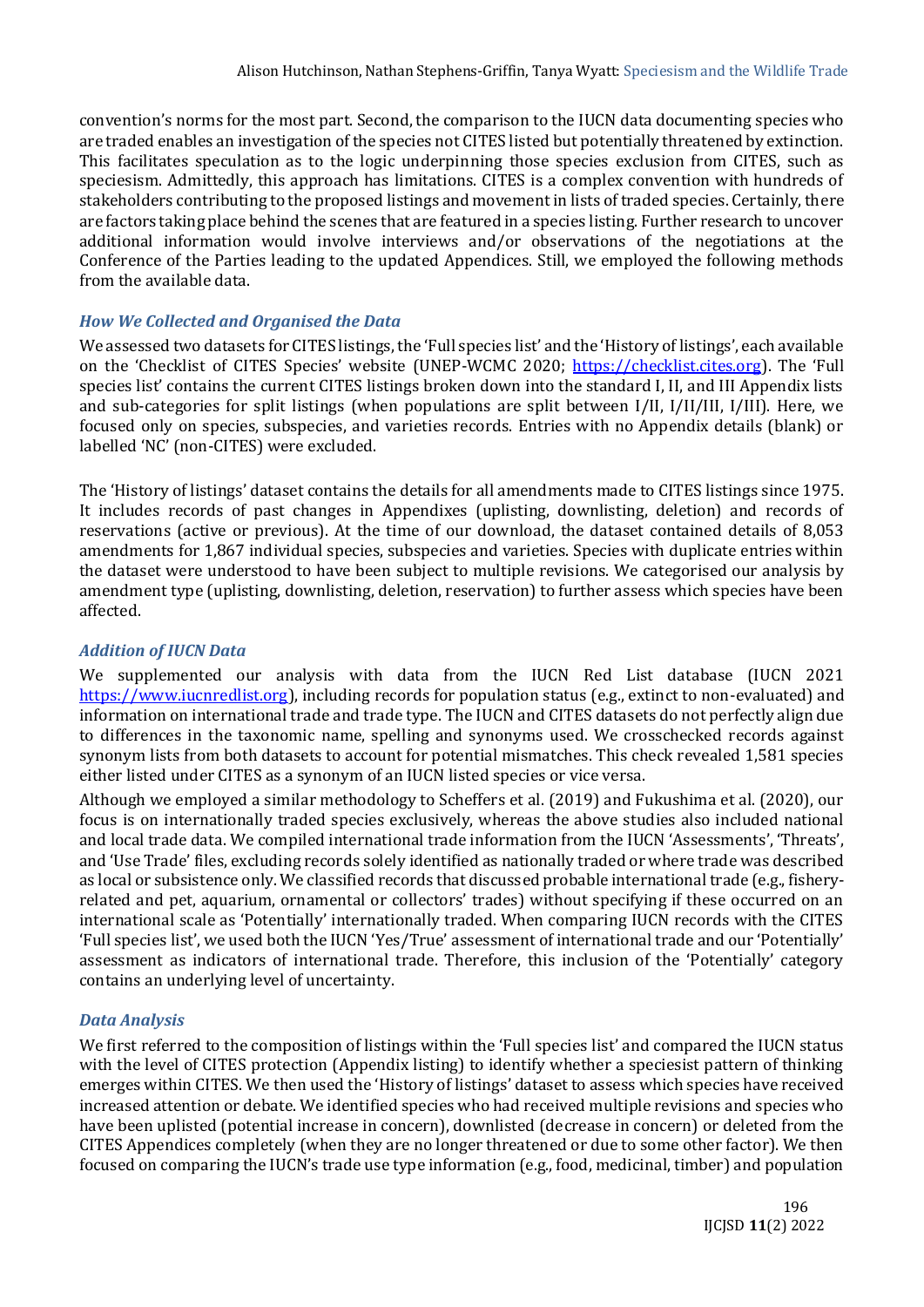status with the level of CITES protection given to understand which species groups (or trade types) receive greater attention within CITES.

### **Findings**

# *Composition of CITES Listings*

Of the 38,000+ species in CITES Appendices, 84.6% are plants, 9.5% are terrestrial species, and 5.9% are marine species (see Figure 1). Appendix II holds the bulk of CITES listings, most of which are plants, namely orchids. The second-largest group in Appendix II are marine invertebrates, mainly sea anemones and corals (1,818) but also hydrozoa (258), bivalves (16), cephalopods (7), sea cucumbers (3) and leeches (2). Aside from the small number of marine invertebrates traded as food, most (more than birds, mammals or reptiles) are traded live, contributing to aquarium and pet trades (derived from trade and use information from the IUCN and CITES trade databases). Of the 2,130 marine invertebrates listed in CITES, only 30 receive the highest level of protection in Appendix I, and most (98%) are in Appendix II. Similarly, 87% of birds and 80% of reptile listings are in Appendix II, and over 75% are traded 'live' in both groups, highlighting their popularity within pet and collectors' trades.

An Appendix I listing imposes stronger regulations as international commercial trade is essentially prohibited. After plants, a significant portion of this Appendix is made up of mammals, birds and reptiles, particularly primates and parrots. Mammals are the only group with a somewhat even distribution (37%, 57%, and 7% in Appendix I, II and III, respectively). Excluding gastropods, which primarily appear in Appendix I (96%), all other species groups have over 80% of their listings in Appendix II. Appendix I gastropods include just two genera of terrestrial snails: *Achatinella* sp. and *Polymita* sp. However, no trade has been documented in *Achatinella* since 1995 (UNEP-WCMC 2021). Various *Polymita* species have recently entered legal international trade (since 2019) as part of a collector's market for shells. This raises the question of why certain species are considered for protection from (over)exploitation and how this is decided.

When looking more closely at the corresponding IUCN assessments for CITES species, gaps and inconsistencies are of interest (see the outer rings in Figure 1). For example, 66% of Appendix I species are at-risk; however, 21% are seemingly not at-risk, and 13% have not been assessed by the IUCN (see Figure 1). While IUCN assessments may not be up to date, a CITES listing indicates the species is potentially at-risk. This bias towards listing seemingly non-threatened (according to the IUCN) plants, mammals, birds and, to an extent, reptile species in Appendix I is noteworthy considering the scale of trade in invertebrates found by Fukushima et al. (2020) far outnumbers that of vertebrate species.

### *Listed or Not?*

A listing on CITES does not in itself ensure species protection. In our comparison with IUCN data, CITES currently lists 34 species classified as extinct and nine classified as extinct in the wild. Within Appendix I, 25 species are classed as extinct, including 15 gastropods (slugs and snails), three reptiles (snake, turtle and lizard), two bivalves (freshwater mussels), two mammals (flying-fox and seal), two birds (grebe and parrot) and one amphibian (toad). In addition, again in Appendix I, four cycad species (bird, frog, turtle and antelope) have been classified as extinct in the wild by the IUCN. Thus, while invertebrates are only around 7% of the CITES Appendix I listings, they make up nearly three-quarters of Appendix I's extinctions. What may be more telling regarding speciesism are the traded endangered species who are not listed in CITES. Gauging this is a monumental task considering the undetermined number of species and the limited number of IUCN assessments. Further complications arise when matching the CITES and IUCN databases where records are missing or do not correspond. Thus, we provide our best estimate concerning the number and taxonomic groups of species categorised as at-risk by the IUCN and traded internationally but not listed within CITES with that caveat (see Figure 2).

Despite the large number of plants listed on CITES, at-risk and internationally traded plants are least represented within the Appendices. While CITES lists some 32,771 plant species, around 87% of these do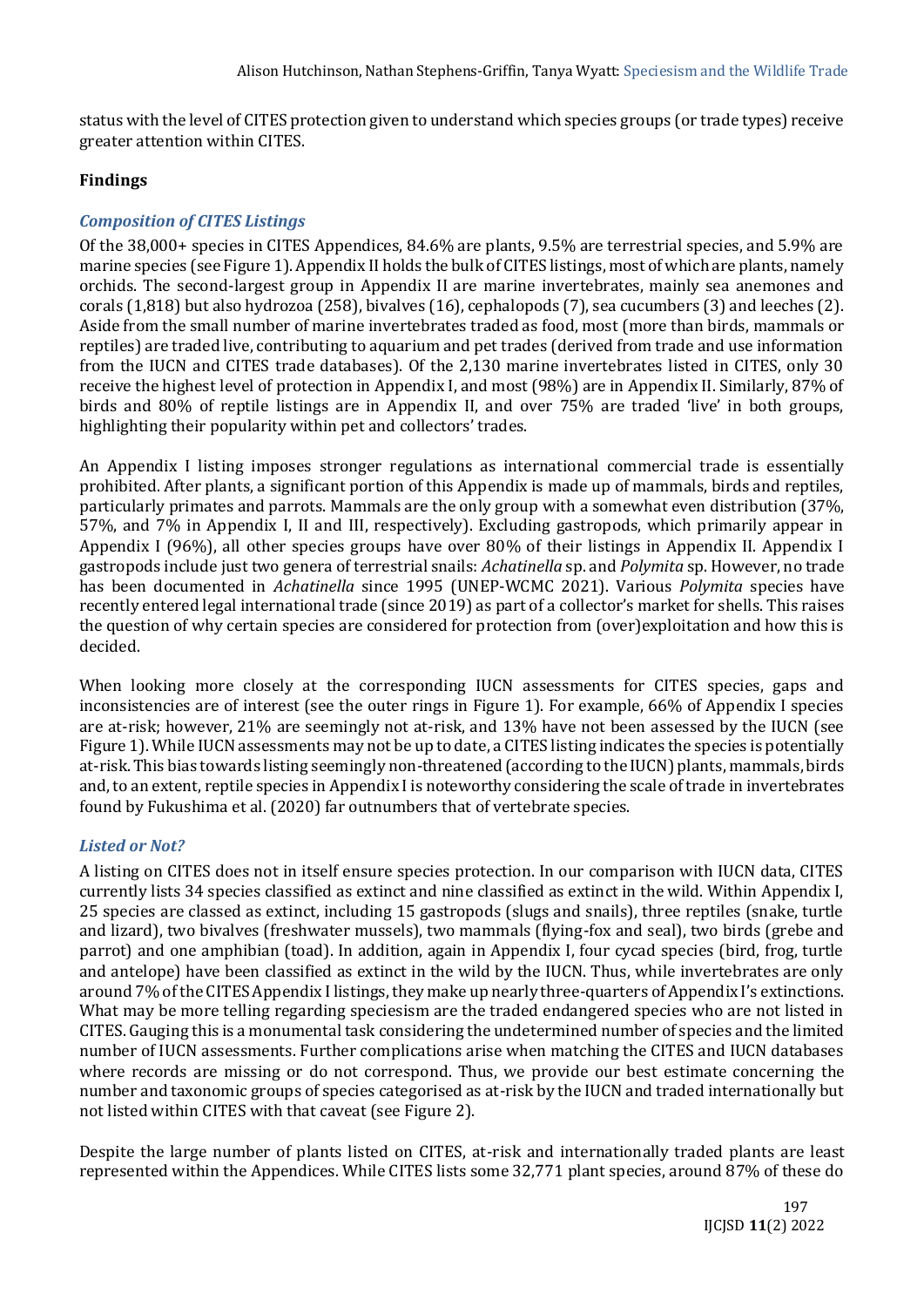not have a corresponding IUCN assessment (see the outer rings in Figure 1). Of those assessed by the IUCN, only 767 are categorised as both at-risk and internationally traded. The IUCN currently identifies 528 plant species as at-risk and internationally traded that are missing from CITES (Figure 2). Fish are also significantly under-represented, with only 61 at-risk and internationally traded species listed on CITES compared to the 460 species identified by the IUCN. Gastropods are also under-represented; none of the 47 CITES species listed (the terrestrial snail species mentioned earlier) are recorded as at-risk and internationally traded by the IUCN, while 105 traded species are not recognised by CITES. Further, terrestrial invertebrates feature the least, with very few at-risk and internationally traded species recognised by CITES and the IUCN. Notice also the absence of fungi in CITES. However, it is important to recognise that IUCN assessments themselves are orientated towards mammal and plant groups, and so they might underrepresent invertebrate taxa (see Fukushima et al. 2020).



#### **Figure 2: Comparison of the International Union for the Conservation of Nature (IUCN) and the Convention on International Trade in Endangered Species of Wild Fauna and Flora (CITES) listings for internationally traded and at-risk species**

*Notes:* The proportion of 'at-risk' and internationally traded IUCN assessments not in CITES (red) and in CITES (green). The total CITES listings for each group are shown as plot-points, not displayed against the y-axis.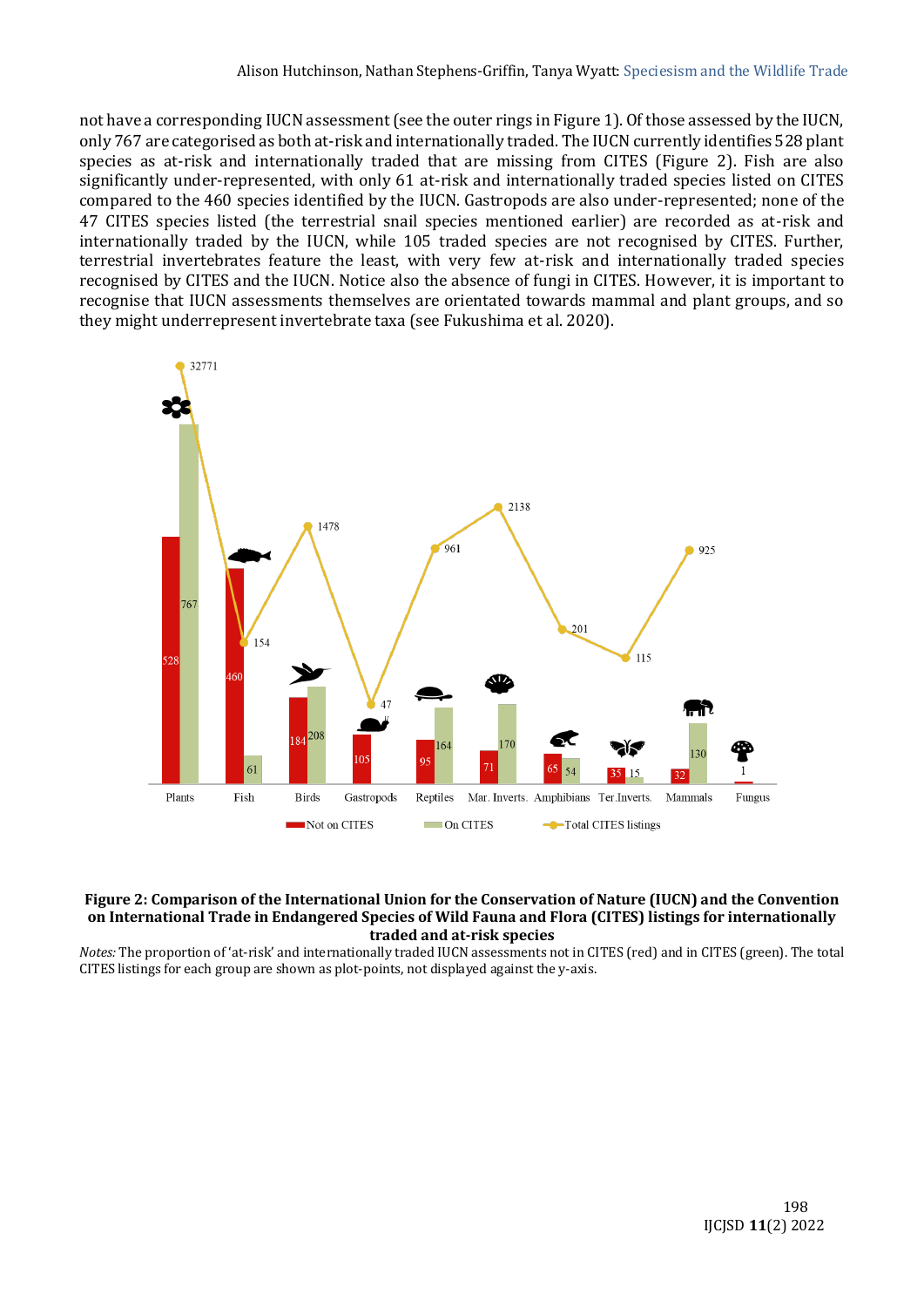Others have attempted similar estimates. For terrestrial vertebrates, Scheffers et al. (2019: 75) 'found that IUCN indicates 4545 traded species omitted by CITES, whereas CITES indicates an additional 723 traded species omitted by the IUCN'.<sup>2</sup> Terrestrial (vertebrate) animals are those we most likely know the most about (Fukushima et al. 2020); their conservation is highly publicised and/or garners greater attention for research and listing proposals. In contrast, terrestrial invertebrates and fish (who only have six and 16 Appendix I listings) are a tiny fraction of those deemed both internationally traded and threatened. Fukushima et al.'s (2020) study attempted to gauge the trade of some plant groups and invertebrates. They also compared IUCN and CITES data and found inconsistencies in the listings. Notably, of the estimated 9,795 *Cnidaria* (coral and related) species, only 884 have been assessed by the IUCN, 75% of which are categorised as at-risk and threatened by trade. However, only 2,081 species are CITES listed (Fukushima et al. 2020). Similarly, there are an estimated 7,003 species of *Echinodermata* (sea-urchins/cucumbers, and starfish) prominent in commercial fishing and aquarium trades (Fukushima et al. 2020). The IUCN lists 372 echinoderms and estimates, and approximately 85% of those at-risk are also traded (Fukushima et al. 2020); however, CITES lists only four echinoderms.

### *Overview of Listings*

While the above shows that CITES and IUCN records are not always in agreement, potentially to the detriment of less charismatic species, we are also interested in the CITES species who do not appear (through IUCN assessments) threatened by international trade. Although differences between the records may indicate the outdated nature of some IUCN assessments, disagreements between these records could potentially indicate a bias towards focusing attention on some species over others. The distribution of atrisk v. not at-risk species combined with assessments of whether they are internationally traded or not is given in Table 1. Noticeably, CITES lists many species the IUCN would classify as not at-risk and not internationally traded, including 1,669 plants, 333 mammals, 295 birds and 200 marine invertebrates (Table 1.d). Similarly, numerous species in CITES, although recognised as internationally traded, are classified as not at-risk by the IUCN. While birds (2,388) and plants (756) dominate, reptiles (443) and marine invertebrates (404) are also highly represented (Table 1b). At-risk and internationally traded species have been discussed above (see Figure 2); however, it is clear from the comparison (Table 1a) that a greater proportion of these is CITES listed.

As mentioned previously, terrestrial invertebrates have minimal representation within both CITES and the IUCN, and the same can be seen for amphibians and gastropods (none of the IUCN recognised at-risk and internationally traded gastropods are CITES listed). CITES also lists many plants (964), marine invertebrates (870) and mammals (771), which are not classified as internationally traded by the IUCN despite being at-risk (Table 1c). Both plants and fish are better represented within IUCN assessments (those including use and trade information), with just under 29,000 and around 17,000 assessments, respectively. Although a high uptake in CITES listings can be seen for at-risk and internationally traded plants (767), this is selective and largely comprises orchids. Fish species appear to be under-represented, while birds, mammals and, to a lesser extent, reptiles and marine invertebrates appear listed in greater numbers in CITES despite either not being at-risk or internationally traded (according to the IUCN). The comparatively small number of at-risk and internationally traded fish listed in CITES (compared to those listed in the IUCN) likely relates to longstanding uncertainty over the role of CITES for commercially exploited marine species (Vincent et al. 2014). Guggisberg (2016: 222) has suggested that this narrow focus on charismatic megafauna has 'never been put forward for animals such as fishes, which are consequently at risk of remaining unprotected'.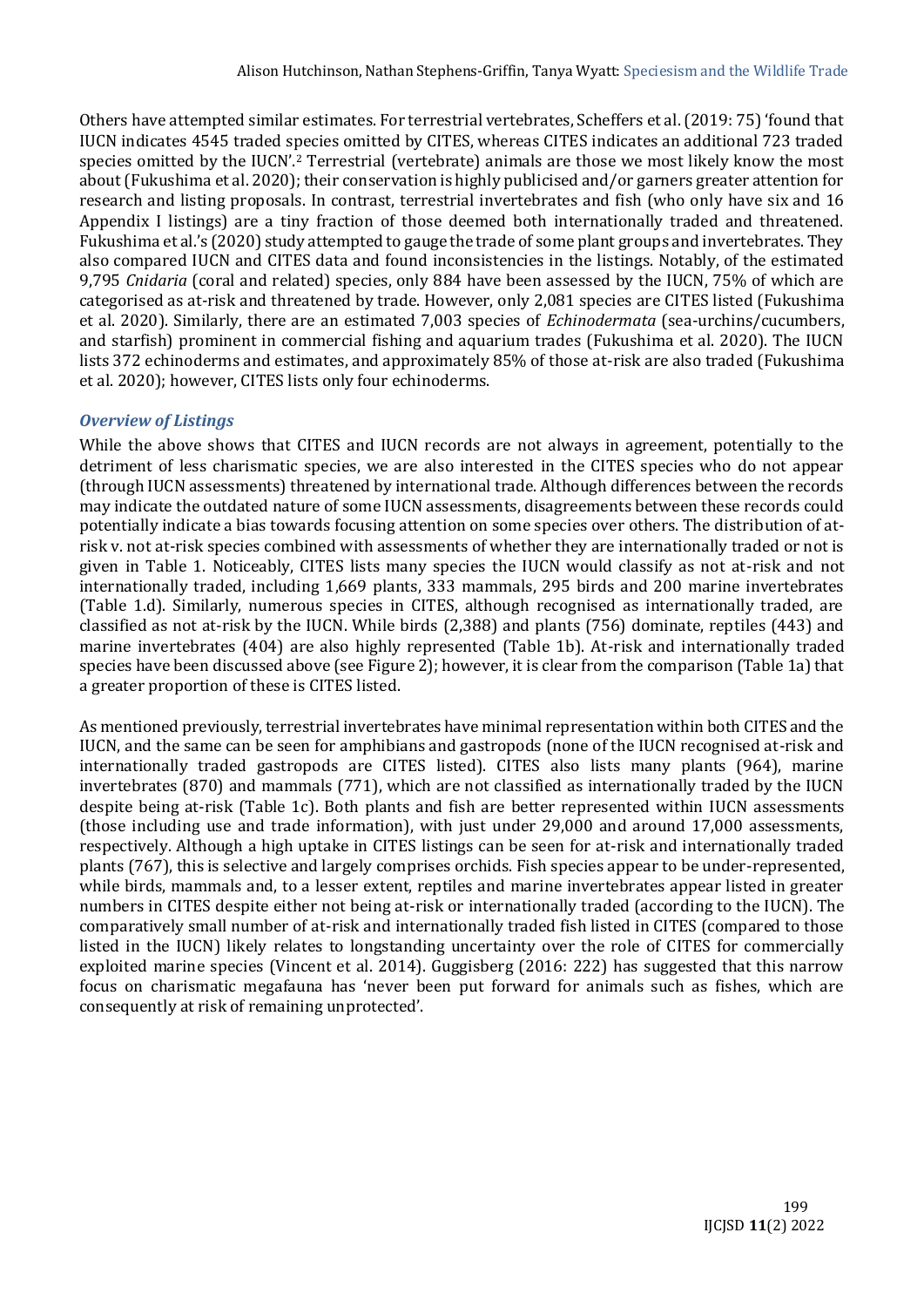**Table 1: Proportion of the Convention on International Trade in Endangered Species of Wild Fauna and Flora (CITES) listings within the International Union for the Conservation of Nature's (IUCN) Red List assessments, by the level of international trade and risk**

| CITES listed, no  |                | Internationally traded    | Not internationally traded |                    |  |
|-------------------|----------------|---------------------------|----------------------------|--------------------|--|
| <b>IUCN</b> match | At-risk<br>(A) | Not at-risk<br><b>(B)</b> | At-risk<br>(C)             | Not at-risk<br>(D) |  |
| ☆<br>28615        | 767            | 528 756<br>1438 964       | 113861669                  | 11292              |  |
| ₾<br>1290         | <b>170</b>     | 71404<br>24874            |                            | 3898<br>870 200    |  |
| 168               | 164            | 95 279                    | 443 195                    | 5050<br>886 155    |  |
| 53                | 130            | 32 102                    | 89 307                     | 771333<br>4085     |  |
| 绿<br>24           | 15             | 3543<br>17621             | 176912                     | 6609               |  |
| 22                | 208            | 184810<br>2388 143        |                            | 959295<br>6160     |  |
| 21<br>€           | 54             | 65 56<br>200 32           | 197938                     | 4344               |  |
| 9                 | 61             | 46029<br>340128           | 179627                     | 11463              |  |
| 7                 | 1051           | 354 24                    | 1949 15                    | 4991               |  |
| Total<br>30209    | 3144           | 11,217                    | 24,153                     | 60,636             |  |

*Notes:* The proportions are divided between CITES listings (green, left-hand columns) and IUCN-only listings (red, right-hand columns).

Figure 2 and these previous studies show clear trends whereby endangered species traded are *not* listed in the CITES Appendices (see Table 1a, IUCN groups), namely plants, invertebrates and fish. We next explore the movement between Appendices.

# *Changes in Listings*

To date, 1,347 species have had their CITES listing modified in some way, and, for many of these species, multiple modifications have occurred. For example, the Nile crocodile and Siberian weasel have each had 44 CITES amendments. While the Nile crocodile is classified as the least concern by the IUCN, the species is split-listed in CITES in Appendix I and II on a country-by-country basis. Subsequently, many of their listing changes were a result of this split management process. The Siberian weasel amendments were all reservations (or reservation withdrawals) against the Appendix III listing (24 reservations by European countries). This species is predominantly hunted for their fur and meat, and their tail hairs are also used in paintbrushes (Abramov et al. 2016).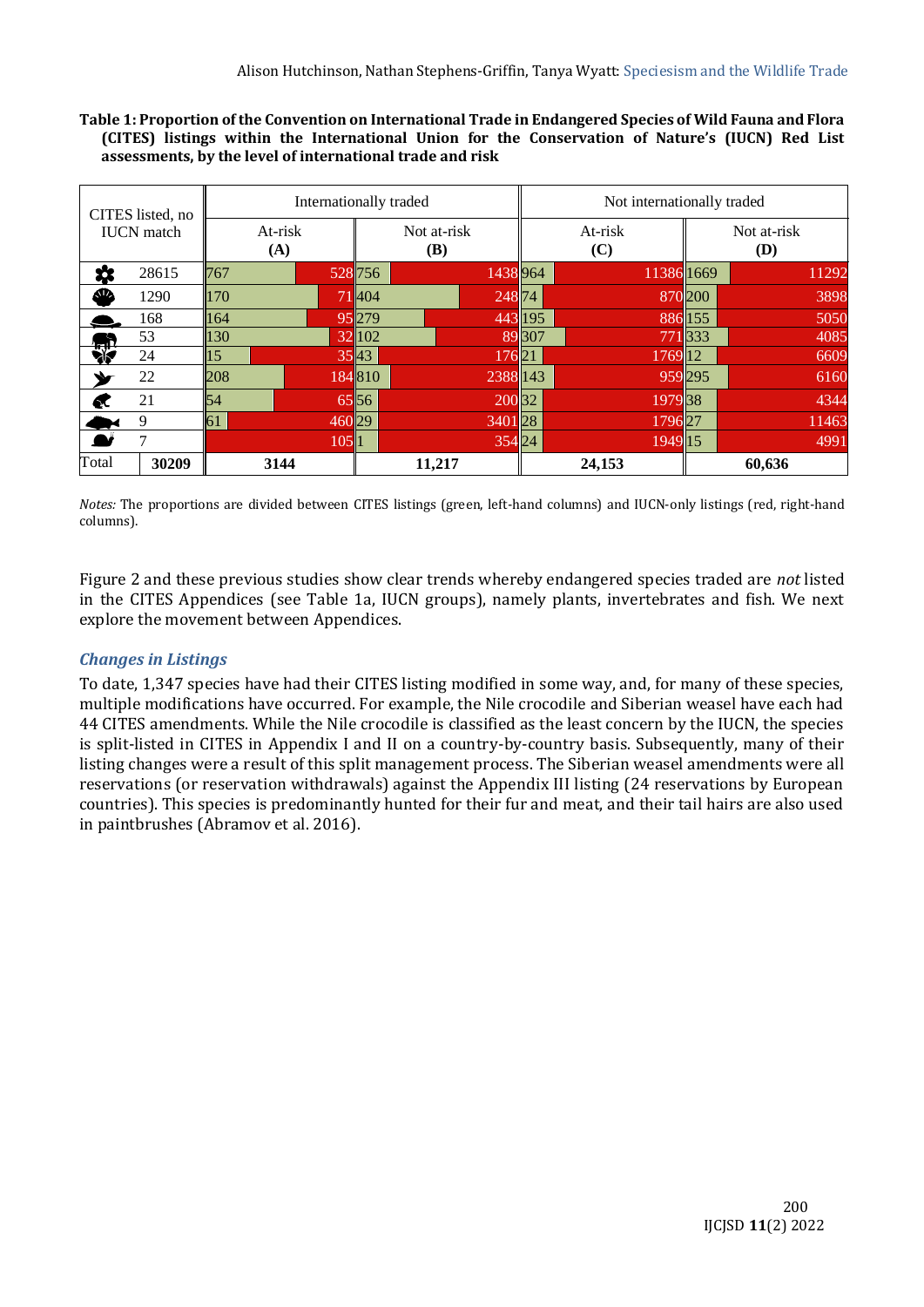| <b>Changes</b>        | of<br>No.<br>species | <b>Species</b><br>grouping |                | <b>Major trade types</b><br>(IUCN and CITES data) |
|-----------------------|----------------------|----------------------------|----------------|---------------------------------------------------|
|                       |                      | Plants                     | 105            | Horticultural (81), Ex-situ production (15)       |
|                       | 262                  | Mammals                    | 77             | Food (21), Specimens (13), Live (10)              |
|                       |                      | <b>Birds</b>               | 46             | Live (25), Food (10)                              |
| <b>Uplisted 2-1</b>   |                      | Reptiles                   | 29             | Live $(11)$                                       |
|                       |                      | Fish                       | 4              | Specimens (2), Food (1), Live (1)                 |
|                       |                      | Insects                    | $\mathbf{1}$   | Body parts (1)                                    |
|                       |                      | Plants                     | 98             | Timber and construction (90)                      |
|                       | 220                  | <b>Birds</b>               | 72             | Live $(59)$ , Trophies $(6)$                      |
| <b>Uplisted 3-2</b>   |                      | Mammals                    | 28             | Food (12), Live (5)                               |
|                       |                      | Reptiles                   | 18             | Live $(11)$ , Research $(3)$                      |
|                       |                      | Fish                       | $\overline{4}$ | Food (2), Research (1), Body parts (1)            |
|                       |                      | Mammals                    | 10             | Medicine (3), Food (2)                            |
| <b>Uplisted 3-2-1</b> | 15                   | Birds                      | 5              | Live $(4)$                                        |
|                       |                      | Plants                     | 18             | Horticultural (12)                                |
|                       | 40                   | Mammals                    | 11             | Body parts (3), Live (2)                          |
|                       |                      | <b>Birds</b>               | 7              | Live $(4)$                                        |
| <b>Downlisted 1-2</b> |                      | Reptiles                   | $\overline{2}$ | Food $(1)$                                        |
|                       |                      | Amphibian                  | $\mathbf{1}$   | Live $(1)$                                        |
|                       |                      | Fish                       | $\mathbf{1}$   | Food $(1)$                                        |
|                       |                      | Insects                    | $\mathbf{1}$   | Body parts (1)                                    |

| Table 2: Movements within the Convention on International Trade in Endangered Species of Wild Fauna and |
|---------------------------------------------------------------------------------------------------------|
| <b>Flora (CITES) Appendices</b>                                                                         |

While major trade types are given, species are traded for multiple purposes (e.g., food, medicine, body parts).

# *Uplisted*

Table 2 shows which species have moved from lower to higher levels of protection. In both cases (Appendix III to II and Appendix II to I), plants species have been uplisted the most, likely reflecting the volume of plants species listed. Plants uplisted to Appendix I have largely been horticultural, whereas uplistings to Appendix II are mostly utilised in timber and construction trades. This finding potentially indicates that while trade management via Appendix II is amenable for timber species, trade bans via Appendix I are less easily adopted. Proportionally, mammals are uplisted to Appendix I more than other taxonomic (animal) groups, despite a greater number of bird, reptile, marine invertebrate and fish species being equally if not more threatened by trade (Table 1a). The trade type is predominantly for pets (live) and meat (food), of which mammals, birds and reptiles are all targets. Fish are also traded in high quantities for pets and meat but are barely featured in the uplistings (eight total). When looking at the IUCN status of uplisted species (Figure 3), there is a disproportionate focus towards not at-risk birds, plants, and mammals. Notably, 62% of the uplisted bird species are not categorised as at-risk by the IUCN. Although they have received fewer uplistings, 76% of reptile species uplisted are categorised as at-risk. Proportionally, very few reptiles, fish and terrestrial invertebrates have been uplisted, and no amphibians or marine invertebrates have ever been uplisted.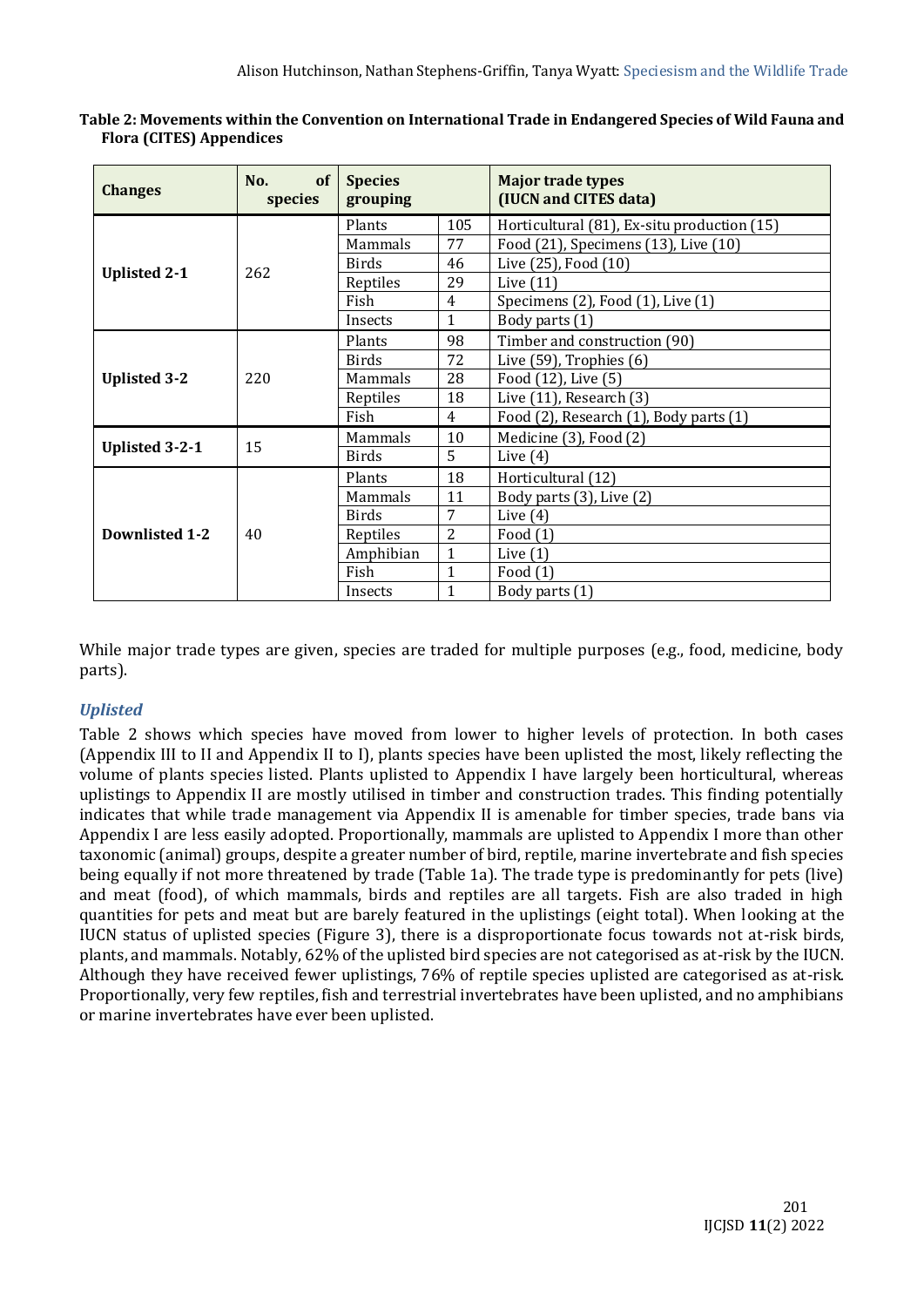

#### **Figure 3: Changes of Appendix within the Convention on International Trade in Endangered Species of Wild Fauna and Flora (CITES)**

*Notes:* Species groups who have had their listing either uplisted or downlisted with their corresponding IUCN Red List assessment.

### *Downlisted*

Plants are the most downlisted species, which explains why the type of trade most represented is horticultural (Table 2). Mammals are the next largest group of species moved from Appendix I to Appendix II (11), followed by birds (7) and reptiles (2). While uplisted mammals included species traded for food or alive, downlisted mammals appear more typically traded for their skins, furs and body parts (potentially indicating that the live trade of mammals is seen as more severe than the trade of their body parts). IUCN assessments for downlisted species show that most of the downlistings are in the not at-risk category, with

 202 IJCJSD **11**(2) 2022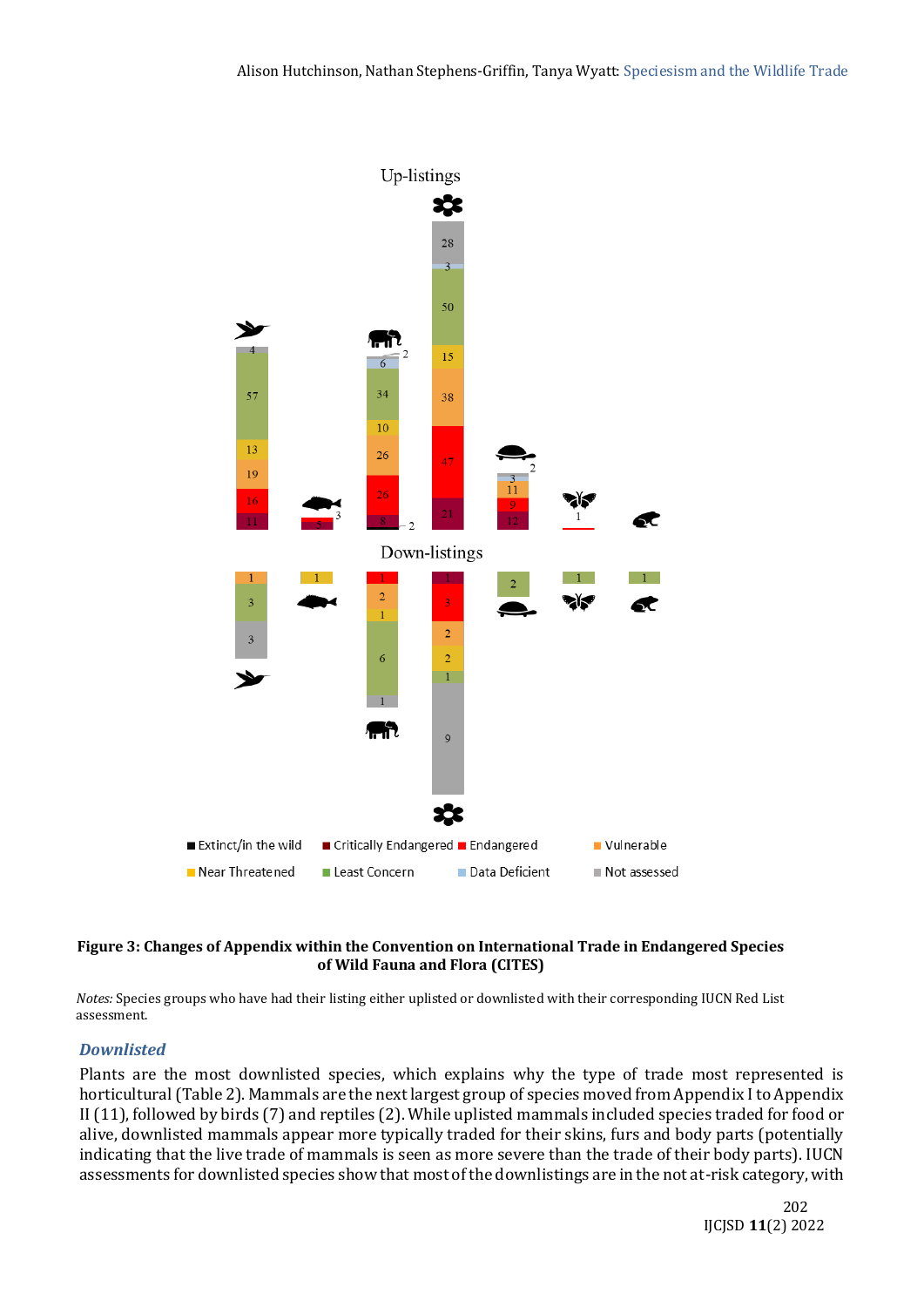only six plants and three mammals downlisted while they were deemed at-risk. However, 13 species have been downlisted without an IUCN assessment. The reasons for this are unclear.

#### *Reservations*

#### **Table 3: Species with more than five current reservations within the Convention on International Trade in Endangered Species of Wild Fauna and Flora (CITES) Appendixes**

| <b>Species</b>                       | <b>Common</b>                 | <b>Current</b>  | Count<br>of  | <b>IUCN</b> status | Major trade type |
|--------------------------------------|-------------------------------|-----------------|--------------|--------------------|------------------|
|                                      | name                          | <b>Appendix</b> | reservations |                    |                  |
| vulpes<br><b>Vulpes</b><br>griffithi | Afghan fox                    | 3               | 25           | Not assessed       | Body parts       |
| vulpes<br><b>Vulpes</b><br>pusilla   | White-footed<br>fox           | $\overline{3}$  | 25           | Not assessed       | Body parts       |
| Mustela kathiah                      | Yellow-bellied<br>weasel      | 3               | 24           | Least concern      | Trophies         |
| Mustela<br>erminea<br>ferghanae      | Short-tailed<br>weasel        | 3               | 24           | Not assessed       | Body parts       |
| Mustela sibirica                     | Siberian<br>weasel            | 3               | 24           | Least concern      | Body parts       |
| Mustela altaica                      | Mountain<br>weasel            | 3               | 24           | Near<br>threatened | Garments         |
| vulpes<br><b>Vulpes</b><br>montana   | Hill<br>fox,<br>Montana       | $\overline{3}$  | 24           | Not assessed       | Garments         |
| Rhincodon typus                      | Whale shark                   | $\overline{2}$  | 5            | Endangered         | Food, specimens  |
| Hippocampus<br>denise                | Denise's<br>pygmy<br>seahorse | $\overline{2}$  | 5            | Data deficient     | Live/pets        |
| Balaenoptera<br>acutorostrata        | Minke whale                   | 1/2             | 5            | Least concern      | Food             |
| Cetorhinus<br>maximus                | Basking shark                 | $\overline{2}$  | 5            | Endangered         | Body parts, food |
| Hippocampus kuda                     | Coloured<br>seahorse          | $\overline{2}$  | 5            | Vulnerable         | Live/pets        |

Reservations act as a tool for countries to dispute a CITES listing while continuing to trade the species legally. The seven species with the most current reservations are mammals used in the fur industry (see Table 3). While fur-bearing mammals may indeed be considered charismatic, none of these species (foxes and weasels) would be the megafauna typically prioritised in conservation. Five further species—the whale shark, minke whale, basking shark, and two seahorses—all have five reservations each. These are all either consumed or made into medicine.

### *Deletions*

Twenty-six species have been deleted from CITES (see Table 4), including 11 plants (one of which is classified as critically endangered and another endangered), 10 mammal species (one critically endangered), two birds, and one reptile, amphibian, and fish species (each categorised as a least concern by the IUCN). Since plants and mammals appear disproportionately throughout this analysis, it is no surprise that they are heavily represented in the small number of deletions. Fortunately, none of these deletions appears to be the result of extinctions (extinct species have remained in the Appendices, as discussed earlier). However, four deleted species are at-risk (IUCN), and eight have not been assessed, including seven species of plants and one mammal (the wood bison), which does not appear to be part of any trade.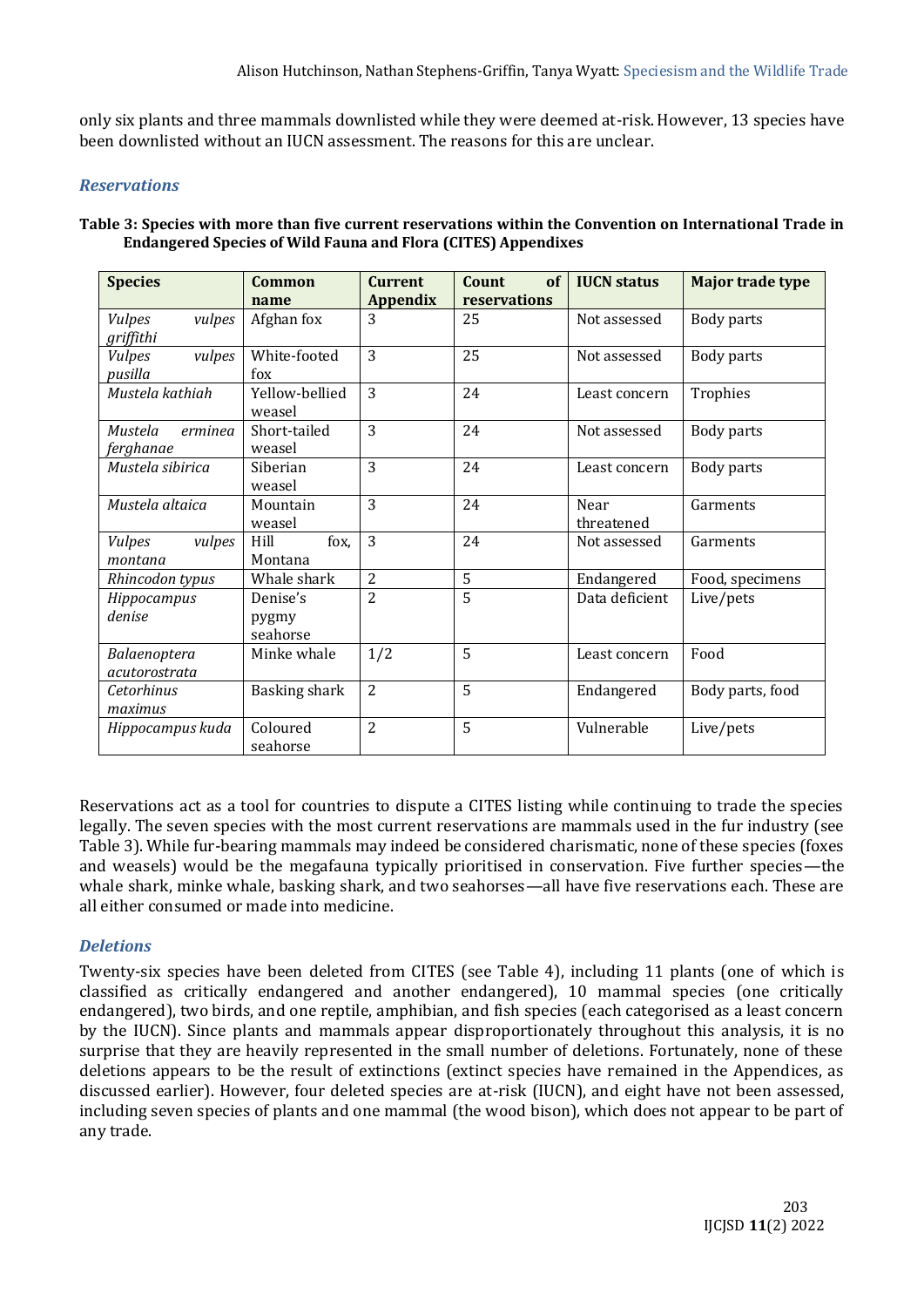| Group            | <b>CITES deletions</b>   | <b>Common name</b>       | <b>IUCN</b> assessment |
|------------------|--------------------------|--------------------------|------------------------|
| Plant            | Alocasia sanderiana      | Sander's alocasia        | Critically endangered  |
|                  | Batocarpus costaricensis |                          | Least concern          |
|                  | Cynometra hemitomophylla | $\overline{a}$           | Not assessed           |
|                  | Dudleya stolonifera      | $\overline{a}$           | Not assessed           |
|                  | Dudleya traskiae         | $\overline{a}$           | Not assessed           |
|                  | Euphorbia misera         | $\overline{a}$           | Not assessed           |
|                  | Frerea indica            | $\overline{a}$           | Not assessed           |
|                  | Orothamnus zeyheri       | $\overline{a}$           | Not assessed           |
|                  | Protea odorata           | $\Box$                   | Not assessed           |
|                  | Tachigali versicolor     | Alazán                   | Endangered             |
|                  | Vantanea barbourii       | $\overline{a}$           | Least concern          |
| <b>Mammals</b>   | Antechinomys laniger     | Kultarr                  | Least concern          |
|                  | Bison bison athabascae   | Wood bison               | Not assessed           |
|                  | <b>Burramys</b> parvus   | Mountain pygmy possum    | Critically endangered  |
|                  | Hyaena brunnea           | Brown hyena              | Near threatened        |
|                  | Macropus parma           | Parma Wallaby            | Near threatened        |
|                  | Mirounga angustirostris  | Northern elephant seal   | Least concern          |
|                  | Notomys aquilo           | Northern hopping mouse   | Endangered             |
|                  | Planigale tenuirostris   | Narrow-nosed planigale   | Least concern          |
|                  | Pseudomys shortridgei    | Heath mouse              | Near threatened        |
|                  | Wyulda squamicaudata     | Scaly-tailed possum      | Near threatened        |
| <b>Birds</b>     | Anas aucklandica         | Auckland teal            | Vulnerable             |
|                  | Psophodes nigrogularis   | Western whipbird         | Least concern          |
| <b>Reptiles</b>  | Cnemidophorus            | Orange-throated whiptale | Least concern          |
|                  | hyperythrus              |                          |                        |
| <b>Amphibian</b> | Hyla arborea             | European tree frog       | Least concern          |
| Fish             | Sander vitreus glaucus   | <b>Blue walleye</b>      | Least concern          |

**Table 4: Species deleted from the Convention on International Trade in Endangered Species of Wild Fauna and Flora (CITES)**

# **Discussion and Conclusion**

Our findings suggest that CITES listings perpetuate speciesist thinking and are not solely a reflection on the risk of extinction or threat to the species (evidenced by the presence of not at-risk and not internationally traded species in the Appendices). We suggest that speciesism within CITES listings also perpetuates a complex combination of three core criteria: market value, charisma and risk (survival status). These criteria are connected; for example, a species' perceived charisma influences the value ascribed to them by humans, and human demand will influence how at-risk they are. Nevertheless, our findings indicate that value appears to be the dominant criteria evident in listings. This can be seen within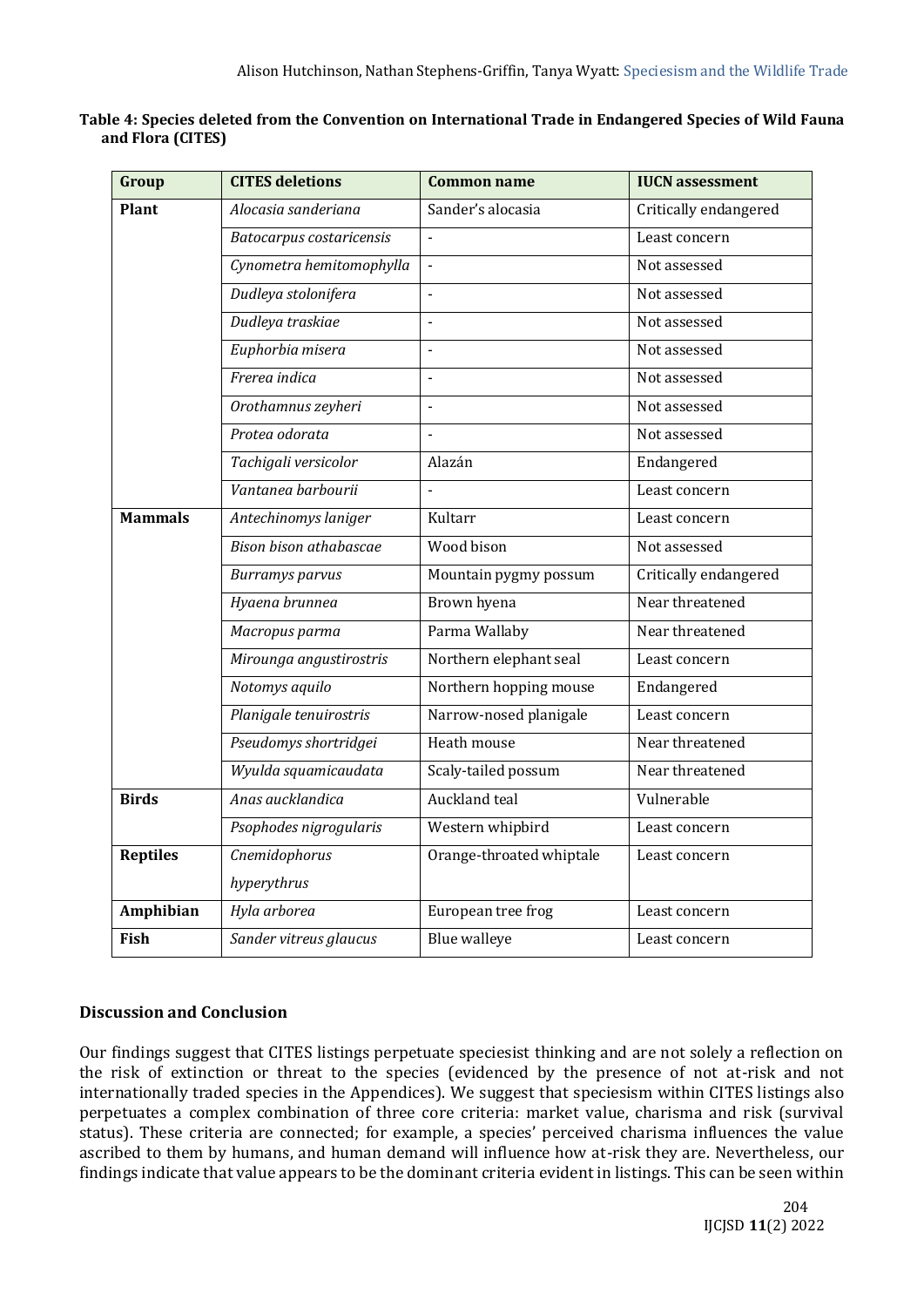the reservations, where non-charismatic fur-bearers are listed in such a way that allows them to continue to be exploited due to the market interests of parties (the same is true for timber and fish species). However, risk also potentially stands in tension with value, where species at higher risk have higher market value, presenting a challenge for CITES in terms of pressure to uplist or downlist.

Conceptions of charisma tend to be rooted in a speciesist logic around victimisation. Discussing the 'hierarchy of victimisation', Wyatt (2013: 59) has argued that 'the "ideal" wildlife crime victim, is the critically endangered charismatic megafauna, like the tiger, whereas other less appealing animals, such as the pangolin, are less "worthy" victims or in the case of plants and invertebrates, invisible altogether'. Our analysis supports this assertion to an extent; for example, as illustrated in Table 1a, despite more bird, reptile and marine invertebrate species threatened from trade, mammals are more likely to be uplisted to Appendix I (Table 2). However, charisma alone cannot explain these changes. For instance, many plants in the 'Least Concern' category have also been uplisted (Figure 3). These species tend to sit outside of conventional notions of an 'ideal' wildlife crime victim to some extent.

![](_page_14_Figure_3.jpeg)

**Figure 4: Value-Risk-Charisma Pyramid**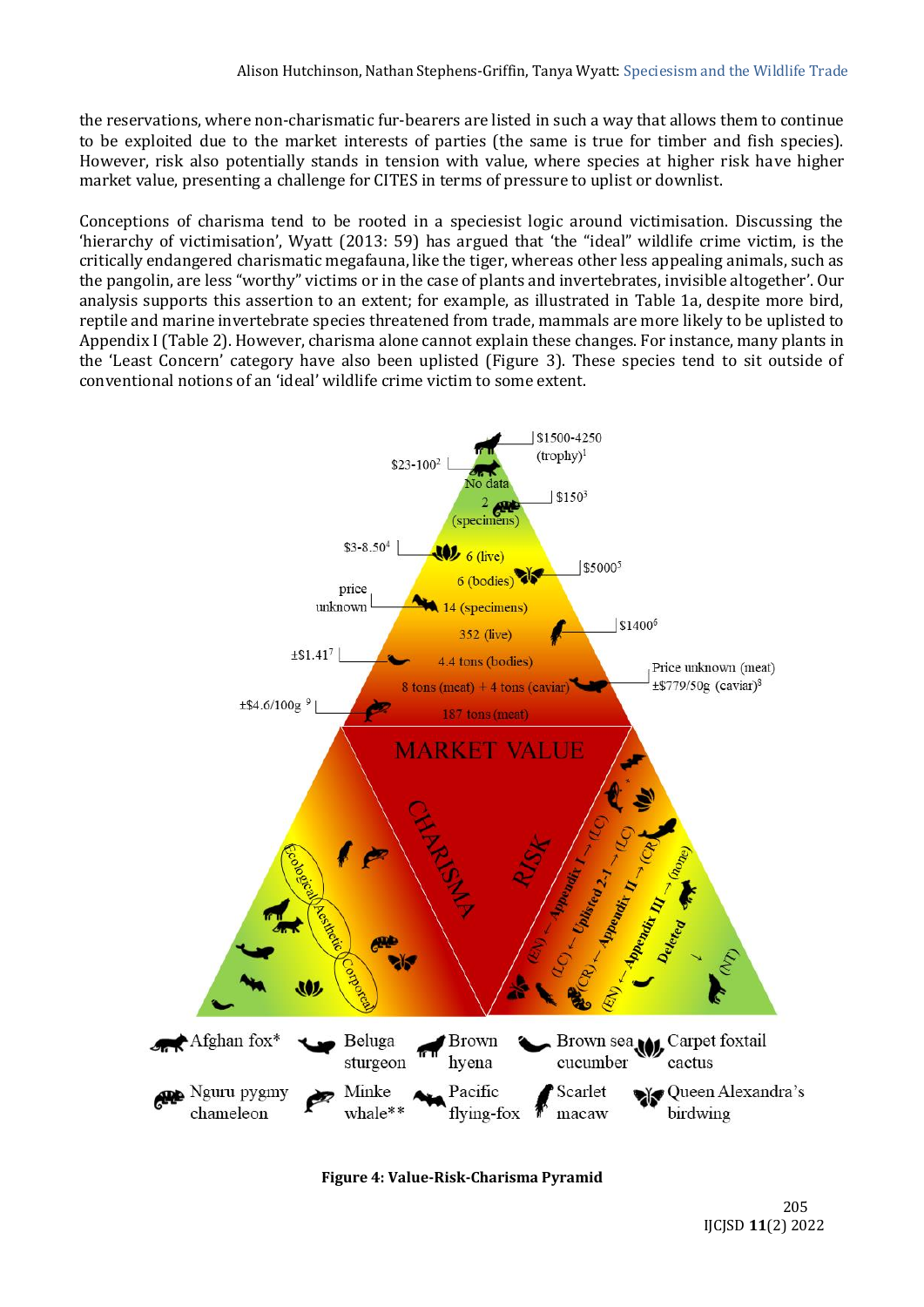#### Alison Hutchinson, Nathan Stephens-Griffin, Tanya Wyatt: Speciesism and the Wildlife Trade

*Notes:* The visibility of 10 species listed in the Convention on International Trade in Endangered Species of Wild Fauna and Flora (CITES) by market value, risk, and charisma is shown. The highest visibility at the centre (red), and the least visibility is at the edges (green). *Risk* is ordered by the CITES Appendix and accompanied by IUCN Red List assessments. *Market Value* gives an approximation for sale price and the average reported yearly trade quantities (between 2014–2019) (UNEP-WCMC 2021). *Charisma* gives a judgement on species' ecological, aesthetic and corporeal charismatic qualities (see Lorimer 2007). Note: \*25 CITES reservations, and \*\*5 CITES reservations. **1.** Shakari Connection 2021; **2.** Downey 2019; **3.** CITES 2016; **4.** Robbins and Bárcenas Luna 2003; **5.** O'Neill 2007; **6.** Guzmán et al. 2007; **7.** Murillo and Reyes 2008; **8.** Harris and Shiraishi 2018; **9.** Ishihara and Yoshii 2000.

Therefore, speciesism within CITES is linked to three interconnected criteria (see Figure 4). While charismatic megafauna may sit near the top of the hierarchy of victimisation, in the context of CITES, there is potential for this hierarchy to be disrupted by market value and risk. A lower charisma species (e.g., insects, plants) may potentially attain a higher level of protection in CITES, depending on the balance of their perceived risk and market value. Conversely, higher charisma species may slip down in CITES Appendices depending on a combination of these factors. This suggests that the speciesism perpetuated by CITES, while linked to broader conceptions of speciesism, is instrumental in nature and bound by the dynamics of the convention. Our findings challenge the notion that the underlying approach of CITES is precautionary and acts in the best interest of species conservation. Instead, downlisting has been observed even where species are at-risk, and uplisting has occurred where they are not (see Figure 3). As the 'Value-Charisma-Risk Pyramid' (Figure 4) illustrates, market value and perceived charisma are significantly tied to the downlisting/uplisting/deletion process in ways that reinforce and perpetuate speciesist logic of non-human value. Market dynamics are key to understanding this, presenting further evidence that human–animal relations can be understood within the context of global capitalism (Taylor and Fitzgerald 2018; Nibert 2017).

As Nibert (2017: xiv) has argued, '[i]n truth, capitalism … simply represents a more sophisticated form of social relations in which the accumulation of wealth continues to result from exploitation, predation, and violence'. By considering socioeconomic factors during listing proposals, CITES allows for market value and charisma (more indirectly) to become a core feature of decision-making. This is problematic and underlines the speciesist logic that underpins CITES (Goyes and Sollund 2016).

CITES purports to protect traded endangered species at a time where overexploitation due to wildlife trade is contributing to species endangerment. The fact CITES allows market considerations to influence the decision-making process illustrates the ways in which contemporary wildlife trade can be understood within a broader historical and present-day context of capitalist market exploitation. This, in turn, perpetuates speciesist thinking in debates and discussions of the wildlife trade; the notion that animals exist to be exploited remains unchallenged. Within its own anthropocentric framework, CITES should reassess its listing criteria to ensure non-speciesist protection is at the core of their decision-making to protect species threatened by excessive trade. Further, larger discussions need to be had about the continued commodification of wildlife and whether sentient beings should be subjected to market logic. Further research should explore the role of CITES within an international law context as a form of regulatory law as opposed to protection law more directly, particularly within the context of contemporary ecological justice and environmental law discourse. Further, as mentioned, future research might examine the Conference of the Parties' discussions as a form of data to determine the extent to which decisions made by CITES are explicitly motivated by speciesist logic as opposed to classifications perpetuating speciesism.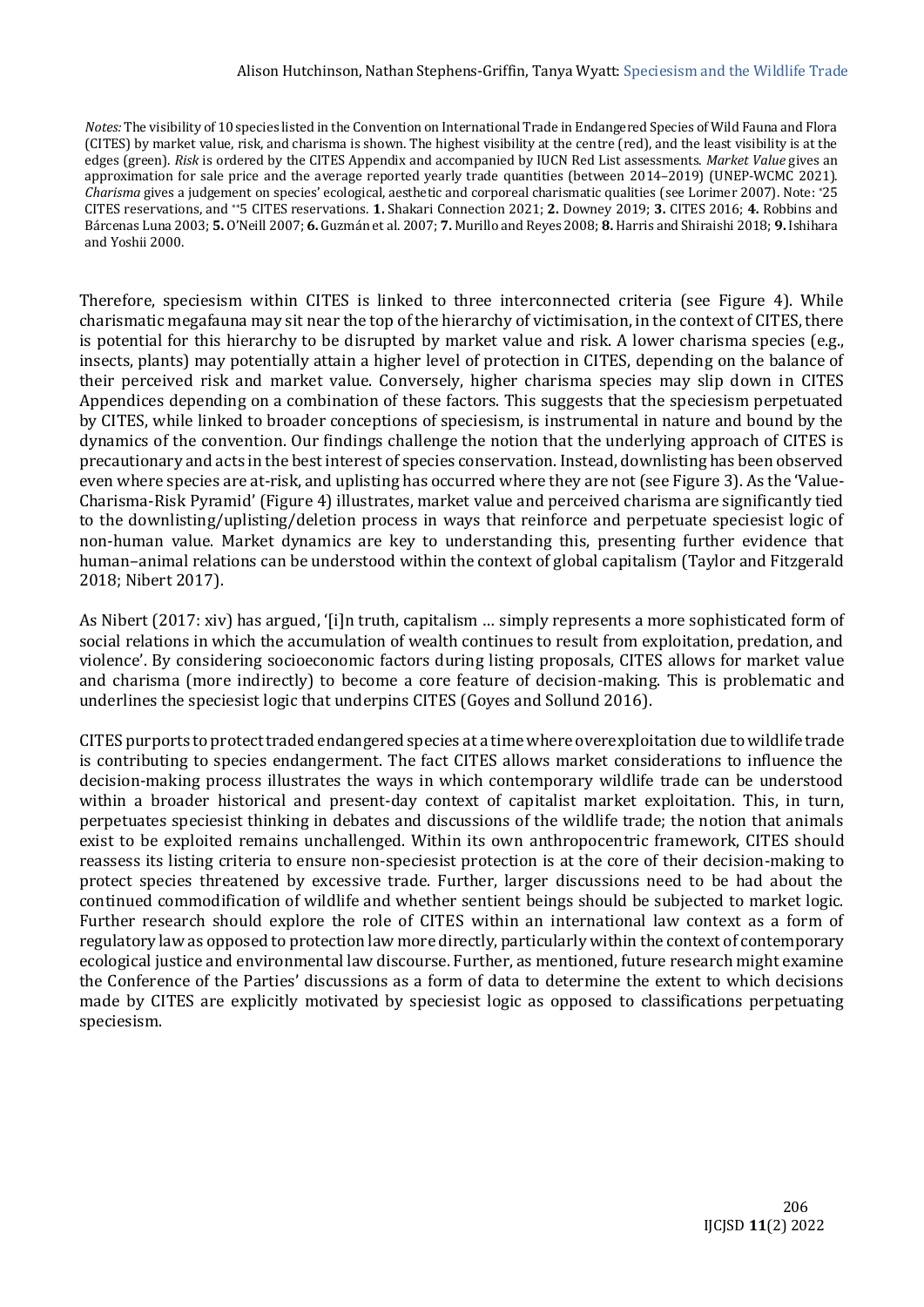### *Correspondence:*

- Alison Hutchinson, PhD Candidate, Northumbria University, Department of Social Sciences, Newcastle, United Kingdom. [alison.hutchinson@northumbria.ac.uk](mailto:alison.hutchinson@northumbria.ac.uk)
- Nathan Stephens-Griffin, Senior Lecturer, Northumbria University, Department of Social Sciences, Newcastle, United Kingdom. [nathan.stephens-griffin@northumbria.ac.uk](mailto:nathan.stephens-griffin@northumbria.ac.uk)
- Tanya Wyatt, Professor, Northumbria University, Department of Social Sciences, Newcastle, United Kingdom. [tanya.wyatt@northumbria.ac.uk](mailto:tanya.wyatt@northumbria.ac.uk)

#### **References**

- Abramov AV, Duckworth JW, Choudhury A, Chutipong W, Timmins RJ, Ghimirey Y, Chan B and Dinets V (2016) Mustela sibirica. *The IUCN red list of threatened species 2016*. <https://dx.doi.org/10.2305/IUCN.UK.2016-1.RLTS.T41659A45214744.en>
- Adams C (1990) *The sexual politics of meat*. New York: Continuum.
- Albert C, Luque GM and Courchamp F (2018) The twenty most charismatic species. *PLOS ONE* 13, e0199149. <https://doi.org/10.1371/journal.pone.0199149>
- Ash K (2005) International animal rights: Speciesism and exclusionary human dignity. *Animal Law* (11): 195–213.

Babie P (2010) Idea, sovereignty, eco-colonialism and the future. *Griffith Law Review* 19(3): 527–566. <https://doi.org/10.1080/10383441.2010.10854687>

Beirne P (1999) Towards a non-speciesist criminology. *Criminology* 37(1): 117–148. <https://doi.org/10.1111/j.1745-9125.1999.tb00481.x>

- ——— (2018) *Murdering animals: Writings on theriocide, homicide and non-speciesist criminology*. London: Palgrave.
- Belcourt BR (2015) Animal bodies, colonial subjects: (Re)locating animality in decolonial thought. *Societies* 5(1): 1– 11. <https://doi.org/10.3390/soc5010001>
- Bowman M, Davies P and Redgwell C (2010) *Lyster's international wildlife law, 2nd edition*. Cambridge, UK: Cambridge University Press.
- Clark JA and May RM. (2002) Taxonomic bias in conservation research. *Science* 297(5579): 191-193. <https://doi.org/10.1126/science.297.5579.191b>
- Convention on International Trade in Endangered Species of Wild Fauna and Flora (CITES) (1973) *Convention on International Trade in Endangered Species of Wild Fauna and Flora*, 3 March.
	- <https://www.cites.org/sites/default/files/eng/disc/CITES-Convention-EN.pdf>

- ——— (2013) Consultation with range States on proposals to amend Appendices I and II. *Conf. 8.21 (Rev. CoP16).*  <https://www.cites.org/sites/default/files/document/E-Res-08-21-R16.pdf>
- ——— (2016a) Consideration of proposals for amendment of Appendices I and II. *CoP17. Prop. 28*, 24 September–5 October[. https://cites.org/sites/default/files/eng/cop/17/prop/060216/E-CoP17-Prop-28.pdf](https://cites.org/sites/default/files/eng/cop/17/prop/060216/E-CoP17-Prop-28.pdf)

——— (2016b) Criteria for amendment of Appendix I and II. *Conf. 9.24 (Rev. CoP17).*  <https://www.cites.org/sites/default/files/document/E-Res-09-24-R17.pdf>

- ——— (n.d. a) *The CITES species*[. https://www.cites.org/eng/disc/species.php](https://www.cites.org/eng/disc/species.php)
- ——— (n.d. b) *What is CITES?* <https://www.cites.org/eng/disc/what.php>

Downey R (2019) Fur Harvesters Auction Inc. Sale Results March 10th, 2019, *Fur Harvesters.* <http://furharvesters.com/results/2019/March/mar19us.pdf>

<sup>1</sup> Note that we use the term 'who' when referring to species throughout the paper to avoid objectifying non-human animals and perpetuating speciesist language.

<sup>&</sup>lt;sup>2</sup> The discrepancies between our figures (given in the first column of Table 1) and theirs can be accounted for by the synonym check we undertook, which found 463 synonyms on the CITES list and 1,581 overall.

<sup>———</sup> (2011) Criteria for the inclusion of species in Appendices I and II (Decisions 15.28 and 15.29)*. AC25 Doc 10*, 18–22 July.<https://cites.org/sites/default/files/eng/com/ac/25/E25-10.pdf>

Cudworth E (2015) Killing animals: Sociology, species relations and institutionalized violence. *The Sociological Review* 63:1–18[. https://doi.org/10.1111/1467-954X.12222](https://doi.org/10.1111/1467-954X.12222)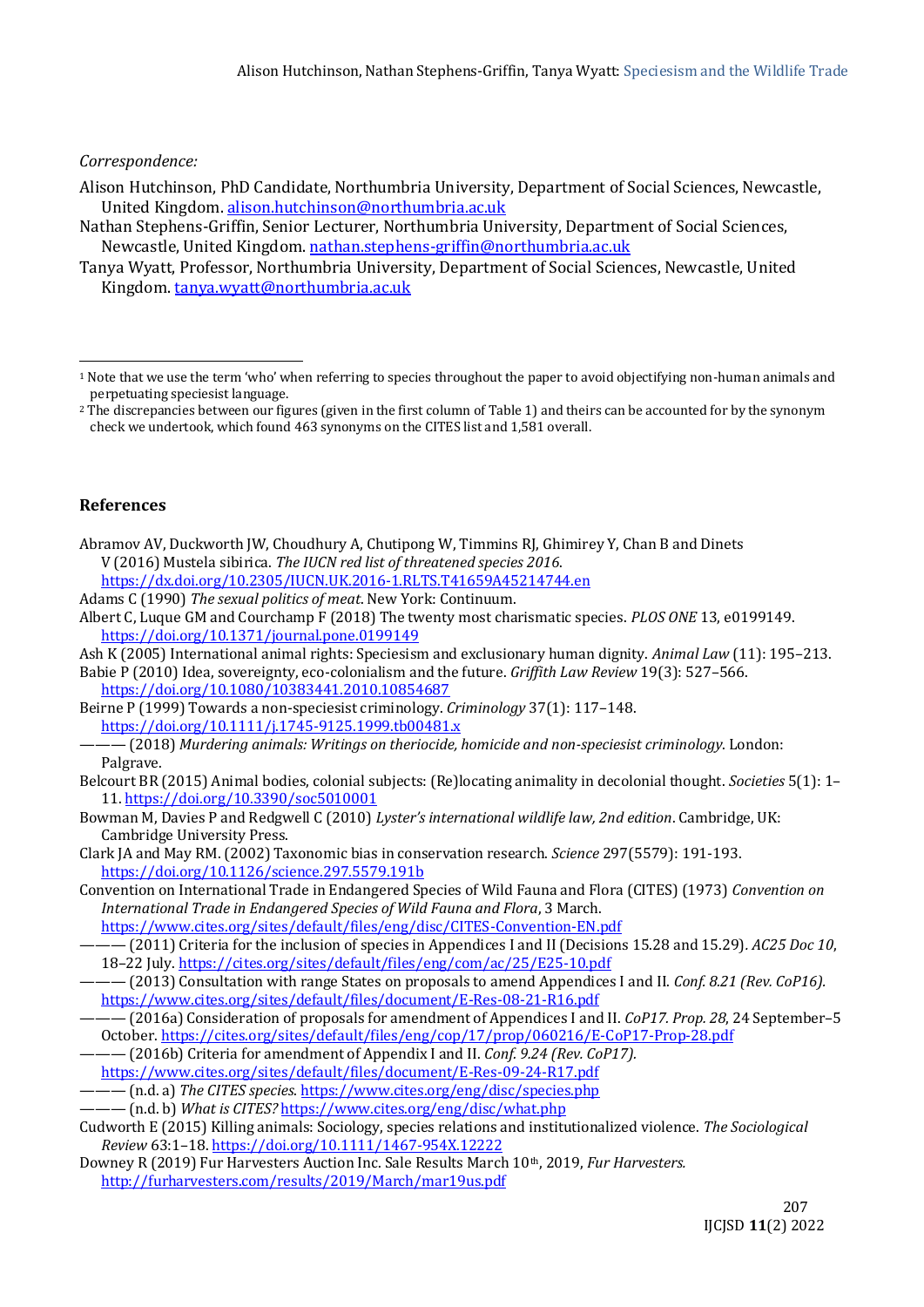- Flynn M and Hall M (2017) The case for a victimology of nonhuman animal harms. *Contemporary Justice Review* 20(3): 299–318.<https://doi.org/10.1080/10282580.2017.1348898>
- Fukushima C, Mammola S and Cardoso P (2020) Global wildlife trade permeates the tree of life. *Biological Conservation* 247: 180503[. https://doi.org/10.1016/j.biocon.2020.108503](https://doi.org/10.1016/j.biocon.2020.108503)
- Goyes D and Sollund R (2016) Contesting and contextualising CITES: Wildlife trafficking in Colombia and Brazil. *International Journal for Crime, Justice and Social Democracy 5*(4): 87–102. <https://doi.org/10.5204/ijcjsd.v5i4.331>
- Guggisberg S (2016b) The Use of CITES for commercially-exploited fish species: A solution to overexploitation and illegal, unreported and unregulated fishing? *Hamburg Studies on Maritime Affairs (vol.* 35). Cham Heidelberg: Springer International Publishing[. https://doi.org/10.1007/978-3-319-23702-2](https://doi.org/10.1007/978-3-319-23702-2)
- Guzmán JCC, Saldaña, MES, Grosselet M and Gamez JS (2007) The illegal parrot trade in Mexico: A comprehensive assessment. *Defenders*, January.

[https://defenders.org/sites/default/files/publications/the\\_illegal\\_parrot\\_trade\\_in\\_mexico.pdf](https://defenders.org/sites/default/files/publications/the_illegal_parrot_trade_in_mexico.pdf)

Harris L and Shiraishi H (2018) Understanding the global caviar market. Results of a rapid assessment of trade in sturgeon caviar. *TRAFFIC and WWF joint report.* Cambridge, United Kingdom. [https://www.traffic.org/site/assets/files/9805/global\\_caviar\\_market-1.pdf](https://www.traffic.org/site/assets/files/9805/global_caviar_market-1.pdf)

Herzog H (2010) *Some we love, some we hate, some we eat*. New York: HarperCollins.

Intergovernmental Science-Policy Platform on Biodiversity and Ecosystem Services (IPBES) (2019) *IPBES Global Assessment Summary for Policymakers*.

https://www.ipbes.net/sites/default/files/downloads/summary for policymakers ipbes global assessment.pd [f](https://www.ipbes.net/sites/default/files/downloads/summary_for_policymakers_ipbes_global_assessment.pdf)

- International Union for the Conservation of Nature (IUCN) (2021) *The IUCN red list of threatened species (Version 2021-1)*. [https://www.iucnredlist.org](https://www.iucnredlist.org/)
- Ishihara A and Yoshii J (2000) A Survey of the commercial trade in whale meat products in Japan. *TRAFFIC*, June. [http://static1.1.sqspcdn.com/static/f/157301/2311790/1230741194197/traffic\\_species\\_mammals3.pdf](http://static1.1.sqspcdn.com/static/f/157301/2311790/1230741194197/traffic_species_mammals3.pdf)
- Kimbrough L (2020) Conservationists set the record straight on COVID-19's wildlife links. *Mongabay*, 13 March. <https://news.mongabay.com/2020/03/conservationists-set-the-record-straight-on-covid-19s-wildlife-links/>
- Leader-Williams N, Adams WM and Smith RJ (2010) *Deciding what to save: Trade-offs in conservation*. Oxford: Wiley.
- Lorimer J (2007) Nonhuman charisma. *Environment and Planning D: Society and Space* 25: 911–932. <https://doi.org/10.1068/d71j>
- McBride T (1999) The dangers of liberal neo-colonialism: Elephants, ivory and the CITES treaty. *Third World Law Journal* 19: 733–757.
- Mora C, Tittensor DP, Adl S, Simpson AGB and Worm B (2011) How many species are there on earth and in the ocean? *PLoS Biology* 9(8): e1001127[. https://doi.org/10.1371/journal.pbio.1001127](https://doi.org/10.1371/journal.pbio.1001127)
- Murillo JC and Reyes H (2008) Evaluación de la pesquería 2007 de pepino de mar Isostichopus fuscus en la Reserva Marina de Galápagos. *Carlospi.* [http://www.carlospi.com/galapagospark/documentos/DPNG-](http://www.carlospi.com/galapagospark/documentos/DPNG-FCD_pesqueria_2007_pepino.pdf)[FCD\\_pesqueria\\_2007\\_pepino.pdf](http://www.carlospi.com/galapagospark/documentos/DPNG-FCD_pesqueria_2007_pepino.pdf)
- Nibert D (2017) *Animal oppression and capitalism (2 volumes)*. Santa Barbara: CA: ABC-CLIO.
- Nurse A and Wyatt T (2020) *Wildlife criminology*. Bristol: Bristol University Press.
- Nuwer R (2018) The vast majority of animals in the wildlife trade are not protected. *National Geographic*, 14 December[. https://www.nationalgeographic.com/animals/2018/12/animals-dying-without-protection/](https://www.nationalgeographic.com/animals/2018/12/animals-dying-without-protection/)
- O'Neill H (2007) U.S. finally nets global butterfly smuggler. *NBC News*, 20 August. <https://www.nbcnews.com/id/wbna20283195>
- Peggs K (2013) The 'animal-advocacy agenda': Exploring sociology for non-human animals. *The Sociological Review* 61: 591–606[. https://doi.org/10.1111/1467-954X.12065](https://doi.org/10.1111%2F1467-954X.12065)
- Pellow D (2014) *Total liberation: The power and promise of animal rights and the radical earth movement.*  Minneapolis: University of Minnesota Press.
- Robbins CS and Bárcenas Luna RT (2003) Prickly trade: Trade and conservation of Chihuahuan Desert cacti. *TRAFFIC*, January[. https://www.traffic.org/site/assets/files/9637/prickly-trade-chihuahuan-desert-cacti.pdf](https://www.traffic.org/site/assets/files/9637/prickly-trade-chihuahuan-desert-cacti.pdf)
- Ryder R (1971) Experiments on animals. In Godlovitch S, Godlovitch R and Harris J (eds) *Animals, men and morals*: 41–82. London: Victor Gollanz.
- Scheffers B, Oliveira B, Lamb I and Edwards D (2019) Global wildlife trade across the tree of life. *Science* 366(6461): 71–76[. https://doi.org/10.1126/science.aav5327](https://doi.org/10.1126/science.aav5327)

Shakari Connection (2021) *Hyena hunting*[. https://www.shakariconnection.com/hyena-hunting.html](https://www.shakariconnection.com/hyena-hunting.html)

- Singer P (2015/1975) *Animal liberation: The definitive classic of the animal movement [14th Anniversary Edition]*. New York: Open Road.
- Sitas N, Baillie JEM and Isaac NJB (2009) What are we saving? Developing a standardized approach for conservation action. *Animal Conservation* 12: 231–237[. https://doi.org/10.1111/j.1469-1795.2009.00244.x](https://doi.org/10.1111/j.1469-1795.2009.00244.x)